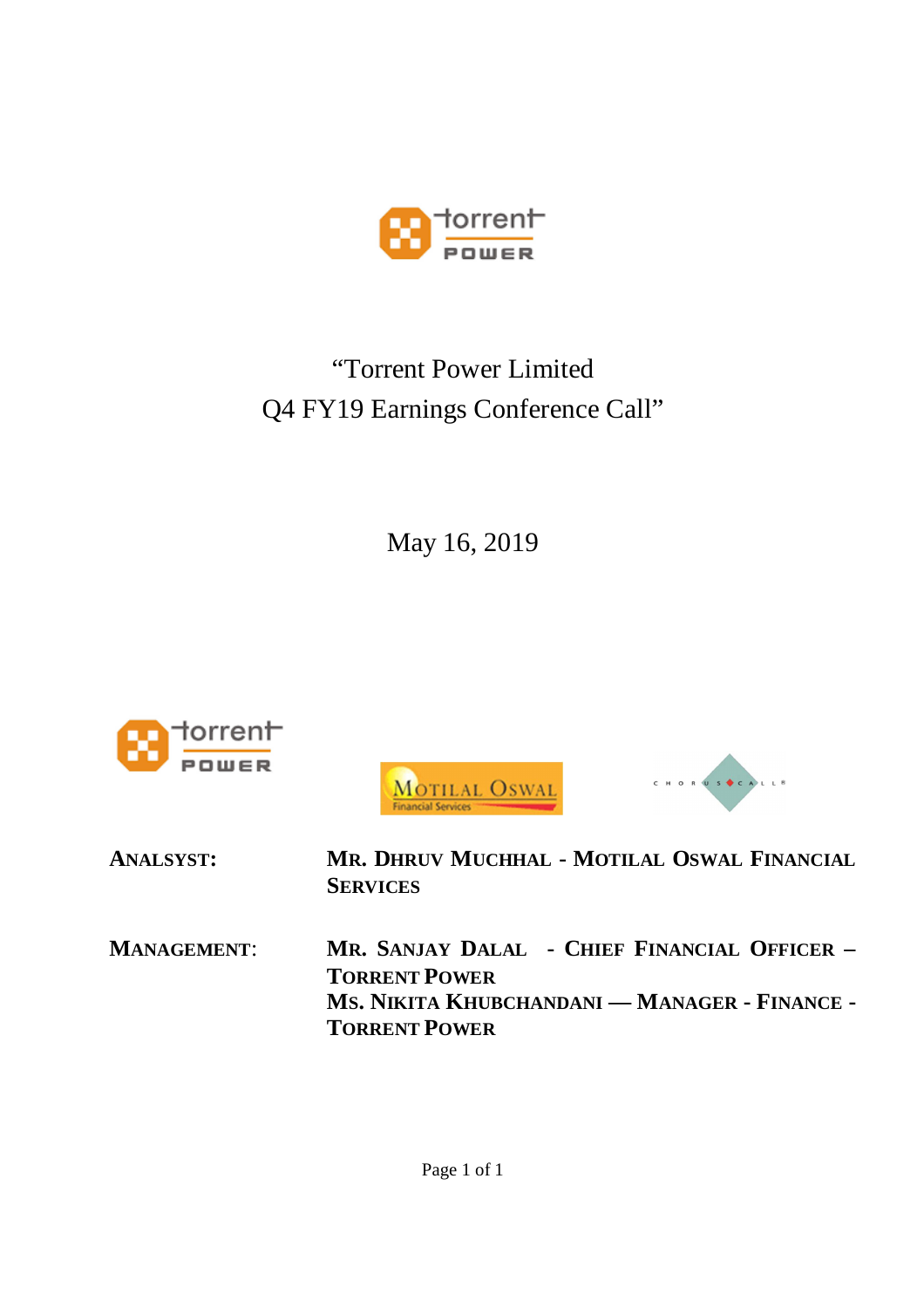

- **Moderator**: Ladies and gentlemen, good day and welcome to Torrent Power Q4 FY2019 Earnings Conference Call hosted by Motilal Oswal Financial Services. As a reminder, all participant lines will be in the listen-only mode and there will be an opportunity for you to ask questions after the presentation concludes. Should you need assistance during the conference call, please signal an operator by pressing "\*" then "0" on your touchtone phone. Please note that this conference is being recorded. I now hand the conference over to Mr. Dhruv Muchhal. Thank you and over to you Sir!
- **Dhruv Muchhal:** Thanks. On behalf of Motilal Oswal, I welcome you all to the Q4 and full year FY2019 earnings conference call of Torrent Power. From the company we have Sanjay Dalal, Chief Financial Officer and Nikita Khubchandani, Manager Finance. We will start with the few brief comments from the management followed by the question and answer session. Over to you Mr. Dalal!
- **Sanjay Dalal:** Good morning to everybody and thank you for joining earnings conference call of Torrent Power.

I will give a very brief overview of the financial performance for Q4 and for the year as a whole and some highlights on the balance sheet and then we will take questions from the participants.

Overall, consolidated PAT for Q4 was 18 Crores compared to 231 Crores in the comparative quarter that is lower by 213 Crores down by about 92%. The consolidated PAT was mainly affected by higher tax charge in Q4, which was the 192 Crores versus 59 Crores in the previous quarter that was higher by about 133 Crores. The company has actually paid MAT in both the period; however, annually the company reassesses the MAT credit utilization, which is possible over the next 10 to 15 years and accordingly makes adjustment to deferred tax charge, which to be made in accounts, so when this was done for 2018-2019 there was a reduction in utilization of accumulated MAT credit due to new projects, which were undertaken during the year mainly in the renewable space, which resulted in a higher charge on account of deferred tax adjustment in Q4. It is only a book adjustment arising out of an annual change in estimates, so if we take out the tax component then consolidated PBT for the quarter was 210 Crores versus 290 Crores in the comparative quarter where i.e. lower by 80 Crores.

When I talk about the annual performance I will go into greater detail about why this is lower, but suffice to say that the previous comparative Q4 was benefited by one time gains of about 59 Crores in other income and also there was a very high recovery of the regulatory gap in the comparative quarter.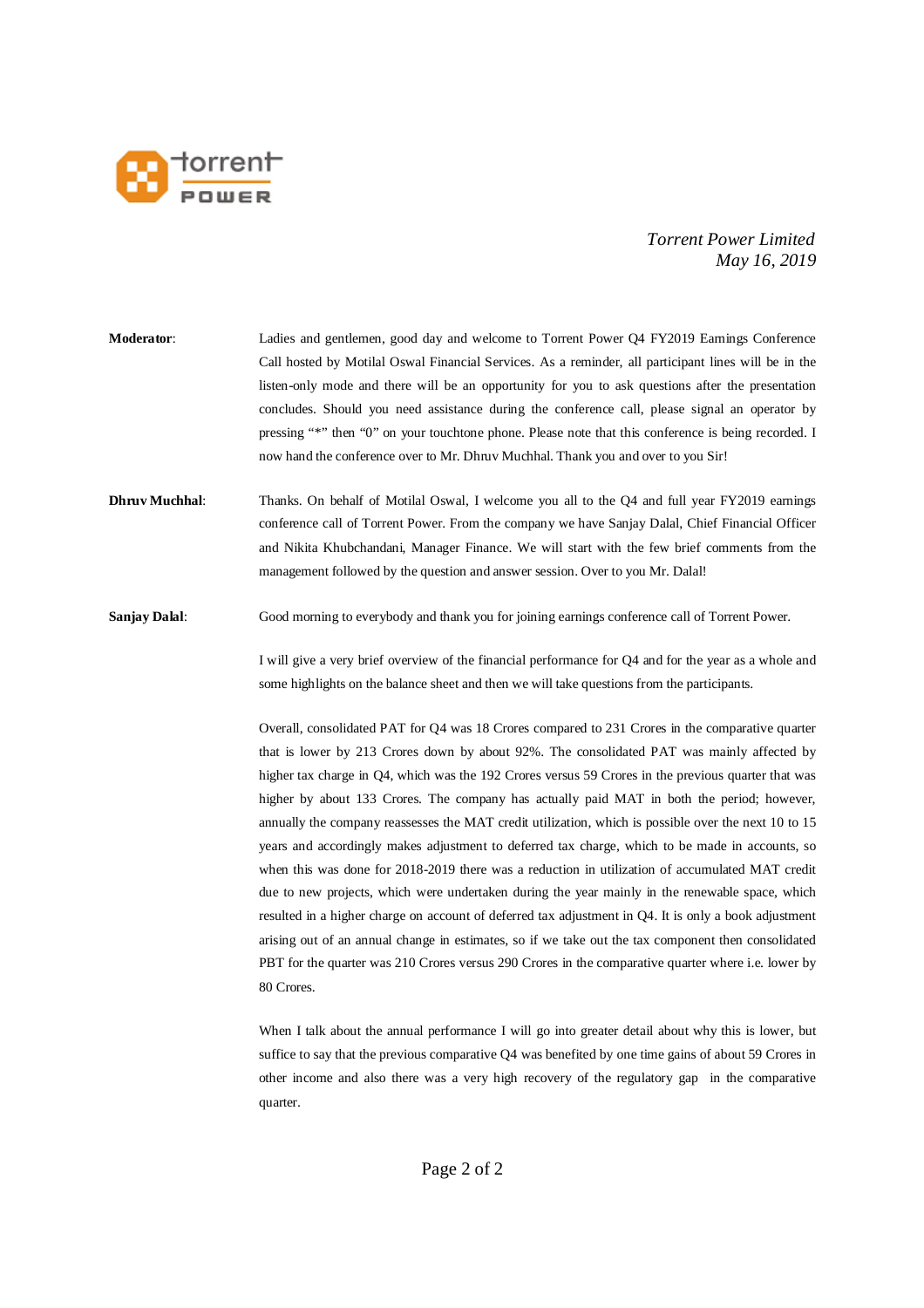

Coming to the year as a whole, the consolidated PAT for 2018-2019 is 898 Crores versus previous year it was 965 Crores that is lower by 67 Crores or 7%. Consolidated PAT benefited from a lower tax charge in 2018-2019, which was 356 Crores versus 457 Crores in the previous year.

So consolidated PBT if one sees then for the current year it was 1254 Crores versus 1422 Crores in the comparative year, it is lower by about 12%.

Before we go into the reasons for the lower number, it is important to know that for the year as a whole most of the operating drivers showed a very positive trend in the year gone by. I will just explain five key drivers and how they moved during the year and what was the impact on the profits and then I will explain why the profit is still lower. So, licensed distribution business is our key business where we reduced the T&D loses by further 0.52% and also earned a higher absolute ROE because of the new investments, which we have undertaken in the last couple of years. This together pulled in about 89 Crores of additional profits.

The second part of our distribution business, which is the franchised distribution business. There was a significant reduction in AT&C losses, which we achieved during the year and we also experienced higher contribution rate from these businesses. So these two put together got in about another 143 Crores of additional profits.

Going to the thermal business, the thermal business also benefited during the year from increased fuel efficiency, improved profitability in merchant power business and some incentives and O&M efficiency gains which occurred, so all put together also brought another 120 Crores.The renewable business had higher capacities available during the year, which pulled another 65 Crores. So if we take all these together, contributed additional profit for the year was about 417 Crores.

In spite of the better operating drivers why is the reported profit lower that is the key question? So, this is explained by change in accounting policy, which we affected during the year as a result of adoption of Ind-AS 115 revenue from contract with customers. So this accounting standard with a mandatory from April 1, 2018 and as a result of this standard we have to change our accounting with the respect to the gap accounting, so from this year onwards we have started accounting for the regulatory gap. This change is explained in greater detail in our financial statements note #2 if you refer it will give you a detailed explanation of what is the change.

If I apply Ind-AS 115 to the previous year also on the pro-forma basis then my previous year profit before tax would be 969 Crores. This is because the previous year had a big benefit arising out of a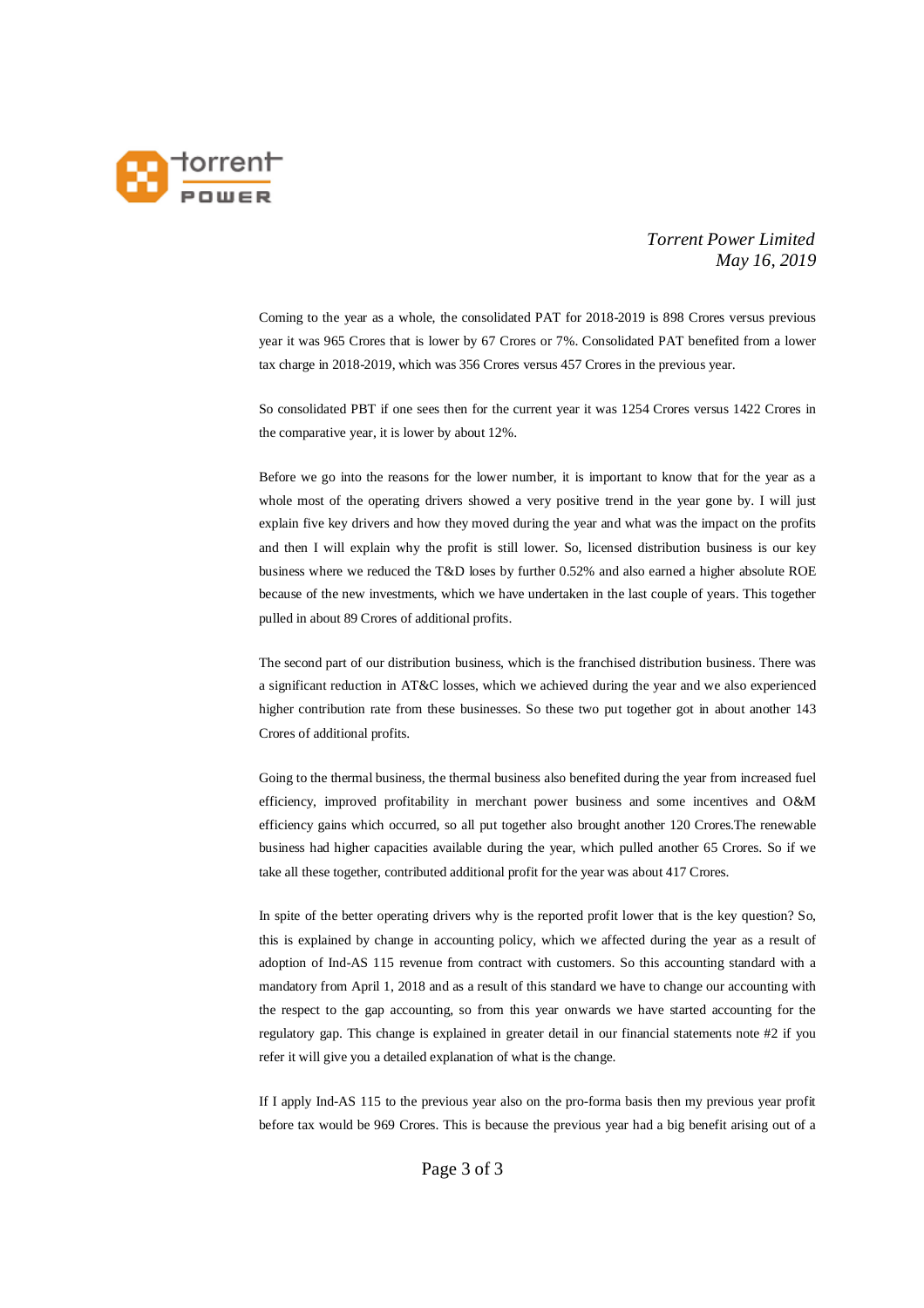

large recovery of regulatory gap for previous years of almost about 450 Crores. So, strictly on the same accounting basis, the profit before tax for 2018-2019 is about 1254 Crores versus comparative year on a pro-forma basis have been 969 Crores, that is an increase of about 285 Crores. This explains why the reported number looks lower in spite of very significant improvement across all operating drivers of the company, so it is purely with the change in the accounting policy and on a comparative basis if we apply the same accounting policy for 2017-2018, the profit for 2017-2018 would have been 969 Crores.

I just want to draw your attention to note #3 in the financial statements, which relates to the impairment assessment for our DGEN power project. DGEN is a 1200 MW power project, which is stranded. Because it has been not operating for few years, we had undertaken assessment of impairment of its carrying value and at the end of it we are saying that there is no impairment in the assessment; however, this assessment is essentially based on certain assumptions and judgment. So, going forward if there are significant changes, which happen then there is a possibility that there could be an impairment charge, but as of now as on March 2019, there is no impairment of DGEN . So that completes the profit and loss overview.

In terms of balance sheet, I will just give outcome of the key numbers, which gives an idea of how the future will pan out. So, the capex incurred during the year was 1692 Crores and the outlook is more or less on the similar lines and in terms of liquidity at the end of the year we had about 1253 Crores of liquid assets available in the balance sheet and our repayment liability for the next 12 months is about 843 Crores. The consolidated net debt to equity is at about 0.8, very comfortable and consolidated net debt to EBITDA is around 2.61.

So, that sort of completes the brief overview of the financial performance for the year also and now I think, we can go to question and answers.

**Moderator**: Thank you very much. We now begin the question and answer session. The first question is from the line of Shreeram Kumar from Spark Capital. Please go ahead.

**Shreeram Kumar:** Good morning Sir. I have a couple of bookkeeping questions. Can you please tell the split of the profitability for the different businesses, distribution, SUGEN, AMGEN, DGEN and distribution franchisees for both FY2018 and FY2019?

**Sanjay Dalal:** We are not giving the segment wise breakup of profits in our reported numbers, so we would not be able to share with you.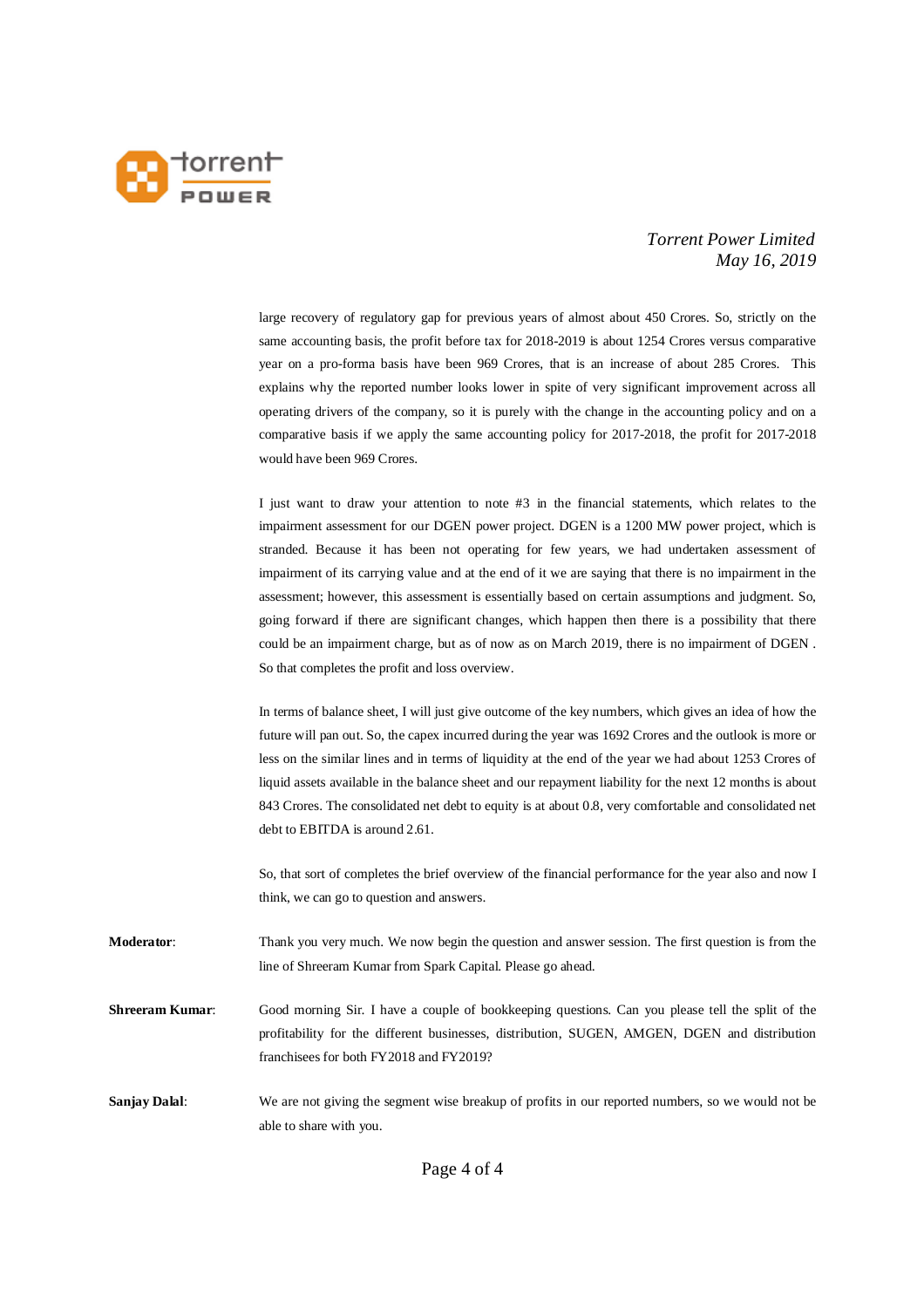

**Shreeram Kumar:** It is possible to share EBITDA margin for these businesses if possible to share that or the recurring pattern?

- **Sanjay Dalal:** I can give you a broad overview, so in the generation businesses we have gas based plants and thermal generation plant. Amongst the gas based plant, SUGEN power plant is the regulated model similarly the Sabarmati coal based plant is also a regulated model, so if you refer to their tariff order you will get a lot of details about these plants. The UNOSUGEN and DGEN plants are stranded. There is a loss arising out of the depreciation and interest for those plants, which is already booked in the profit and loss. Similarly, if you look at the license businesses from Ahmedabad, Surat, Dahej, you will get details from the tariff order and you make an assessment for these businesses from there and in the franchise distribution businesses are not in a regulation so they are governed by the agreements with the license operator and there key profit drivers are two, one is reduction in T&D losses, which we achieve year-on-year and second in the contribution head that is the difference between the average sale price, which we realize and the average purchase price, which we pay to the license distributor, so for the year as I explained earlier both these drivers were very positive, there was a significant reduction in T&D losses during the year for Bhiwandi and Agra franchisee distribution. Just to give you a number of Bhiwandi we reduced the AT&C losses by 2.38% and for Agra we reduced it by 4.78% during the year. Roughly in Bhiwandi 1% reduction is 24 Crores of additional profit and 1% of reduction in T&D losses at Agra is roughly around 16 Crores of additional profit. So this much we can share. As of now, we are not giving out detailed segment wise numbers.
- **Shreeram Kumar:** Can you give the current regulatory equity for distribution business and the generation business, current regulatory equity at the end of FY2019?

**Sanjay Dalal**: So, regulated equity for Ahmedabad and Surat out together is 2400 Crores.

**Shreeram Kumar:** And the SUGEN and AMGEN?

**Sanjay Dalal:** SUGEN regulated equity is roughly 900 Crores and AMGEN is about 410 Crores roughly, but if you refer to the tariff orders, which has just been issued you will get more detail and precise numbers also and I am giving you approximately correct number, but you will get more details there.

**Shreeram Kumar:** Second question is, what is the current debt in UNOSUGEN and DGEN?

**Sanjay Dalal:** Current level of debt UNOSUGEN debt is roughly 940 Crores and of DGEN is 2800 Crores, but all of this you should see it on a balance sheet basis.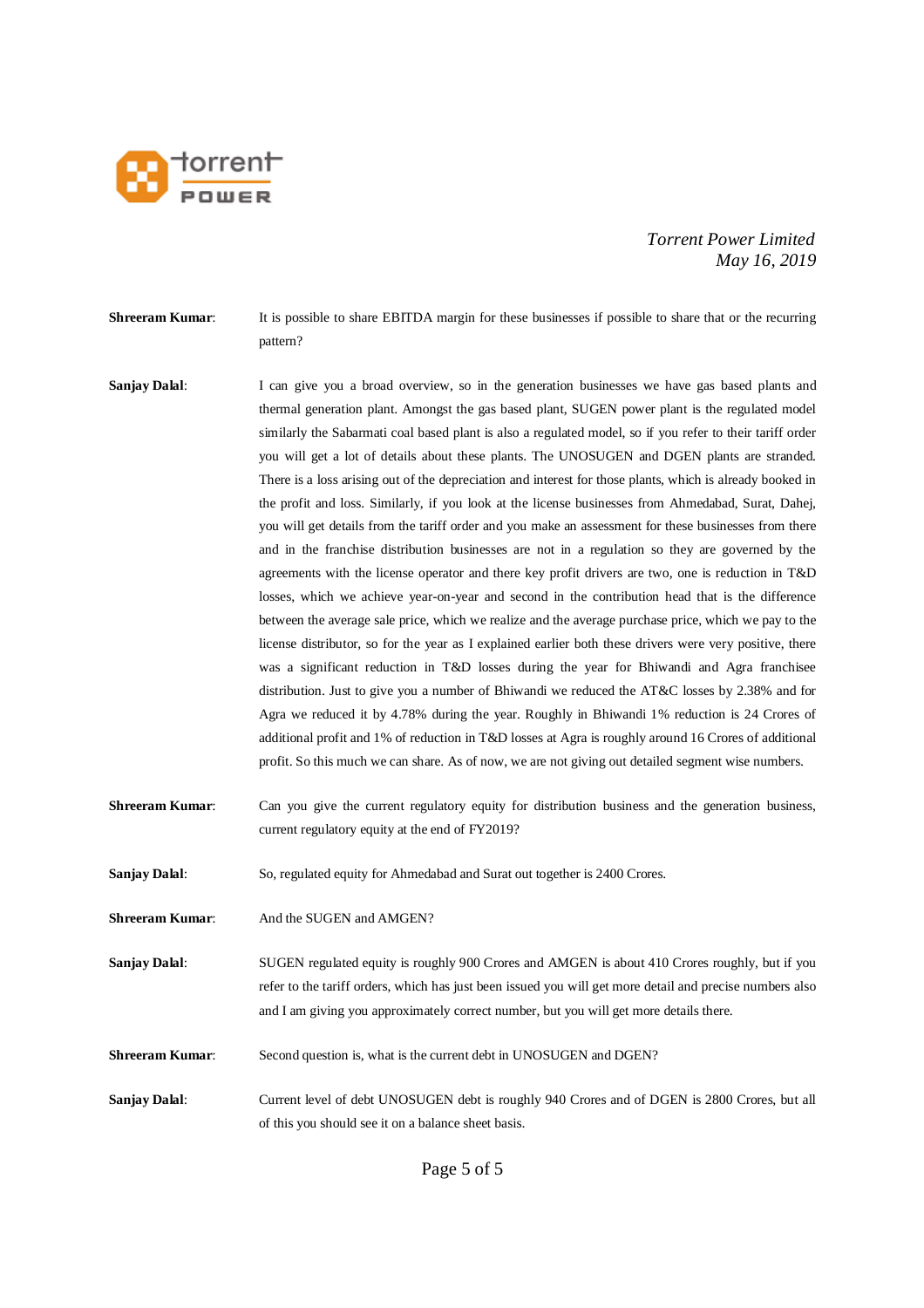

| <b>Shreeram Kumar:</b> | Sir, the Agra and Bhiwandi, what is the capex that needs to be invested and what has been invested<br>already?                                                                                                                                                                                                                                                                                                                                                                                                                                                                                                                                                                                                                                  |
|------------------------|-------------------------------------------------------------------------------------------------------------------------------------------------------------------------------------------------------------------------------------------------------------------------------------------------------------------------------------------------------------------------------------------------------------------------------------------------------------------------------------------------------------------------------------------------------------------------------------------------------------------------------------------------------------------------------------------------------------------------------------------------|
| <b>Sanjay Dalal:</b>   | For the franchise distribution business, there are two businesses, which are already operating<br>Bhiwandi and Agra and there is a third one, which we recently acquired in the second half of last year<br>and which we will start operating from this year that is a Mumbra-Kalwa area, so all these three put<br>together I think over the next three years the outlook is the spend of about 400 Crores of capex per<br>year.                                                                                                                                                                                                                                                                                                               |
| <b>Shreeram Kumar:</b> | And already invested for Agra and Bhiwandi?                                                                                                                                                                                                                                                                                                                                                                                                                                                                                                                                                                                                                                                                                                     |
| <b>Sanjay Dalal:</b>   | I do not think we have that number readily available, can you just contact us offline we will give you<br>that numbers.                                                                                                                                                                                                                                                                                                                                                                                                                                                                                                                                                                                                                         |
| <b>Shreeram Kumar:</b> | Sure Sir. Thanks.                                                                                                                                                                                                                                                                                                                                                                                                                                                                                                                                                                                                                                                                                                                               |
| Moderator:             | Thank you. The next question is from the line of Mohit Kumar from IDFC Securities. Please go<br>ahead.                                                                                                                                                                                                                                                                                                                                                                                                                                                                                                                                                                                                                                          |
| <b>Mohit Kumar:</b>    | Good morning Sir. On the renewable is it possible for you to give the revenue, EBITDA and PAT for<br>the wind and solar business and my second question is, how much of the renewable assets you are<br>building over the next one and half to two years and how are you going to fund it?                                                                                                                                                                                                                                                                                                                                                                                                                                                      |
| <b>Sanjay Dalal:</b>   | So, the details of the renewable assets, which are already up in operation and once which are under<br>development are given in the investor presentation, which we have uploaded. Lot of details are given<br>including the tariff numbers and everything, so you will get that, but to summarize it at the end of the<br>year we had 138 megawatts of operating solar assets and we had about 473 megawatts of operating<br>wind assets and about 851 megawatts of wind assets are under development. More details are given in<br>the investor PPT and in terms of funding these assets, we are generally funding this by the way of<br>long-term bank loans in the ratio of 70% to 30% or if it is in the SPV 65%-35% debt to equity ratio. |
| <b>Mohit Kumar:</b>    | Is it possible to detail out the capex plan for the entire company for FY2020 and FY2021 overall<br>numbers and how much is the equity required?                                                                                                                                                                                                                                                                                                                                                                                                                                                                                                                                                                                                |
| <b>Sanjay Dalal:</b>   | The capex plan can be seen in two parts, one is the project capex, which largely relates to the wind<br>projects, which are under development and the second part relates to the ongoing capex, which keeps                                                                                                                                                                                                                                                                                                                                                                                                                                                                                                                                     |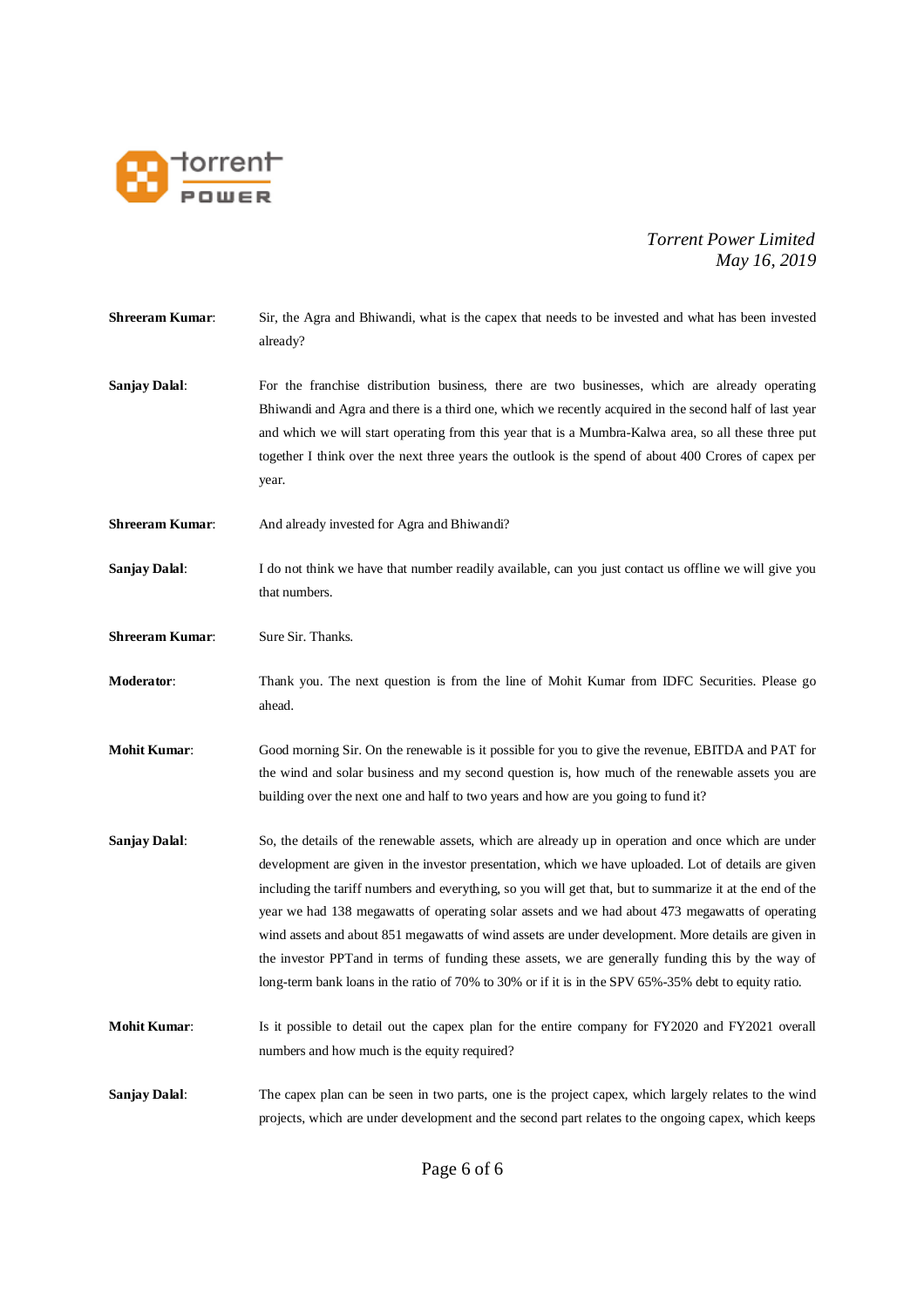

happening in the license distribution business and franchise distribution business. I will take the second part, for the ongoing capex for the license distribution and the franchise distribution. If I look at 2018-2019, we spent roughly about 1130 Crores of capex for our license and the franchise distribution businesses. Now, last year we got two new areas, we got the Dholera Special Industrial Region License for 25 years to operate as license distributor there and we also got one new franchise distribution area in Maharashtra, the area of Shil, Mumbra & Kalwa, so we will also now require some additional capex, so this 1130 number, which we spent is likely to shift to go up to around 1600 Crores per year for our next two to three years. Coming to the renewable project, which are under development as I said 851 megawatts are in the development and the capex next year, which will largely be the amount required to complete and operationalise these projects during the course of 2019-2020 is estimated at around 3800 Crores, but as I said that if you look at the investor PPT you will also get the project cost estimates and everything there, but for the next to finish this 851 we will roughly incur around 3800 Crores.

- **Mohit Kumar:** So, it will require for two years is around 2400 Crores, am I right?
- **Sanjay Dalal:** You are calculating for the next two years you are saying?
- **Sanjay Dalal**: Yes. If roughly you can take a 30% number.
- **Mohit Kumar**: 2000 Crores is required means all the profits for the next couple of years will go to as capex to meet the equity requirement for this wind projects?
- **Sanjay Dalal:** No, in the current the EBITDA is about 3400 Crores roughly, so even if you take that number on 2 years, we will have about 6800 Crores of EBITDA coming in as new capexes are being incurred, so the plan which we have on hand can be easily funded from internal accruals.
- **Mohit Kumar** Is it possible to share the revenue, EBITDA and PAT for the renewable projects for FY2019?
- **Sanjay Dalal**: We are not giving a rough now the segment.
- **Mohit Kumar** Understood, Sir. Is there any development on the approval of the UNOSUGEN, PPA of power per share arrangement?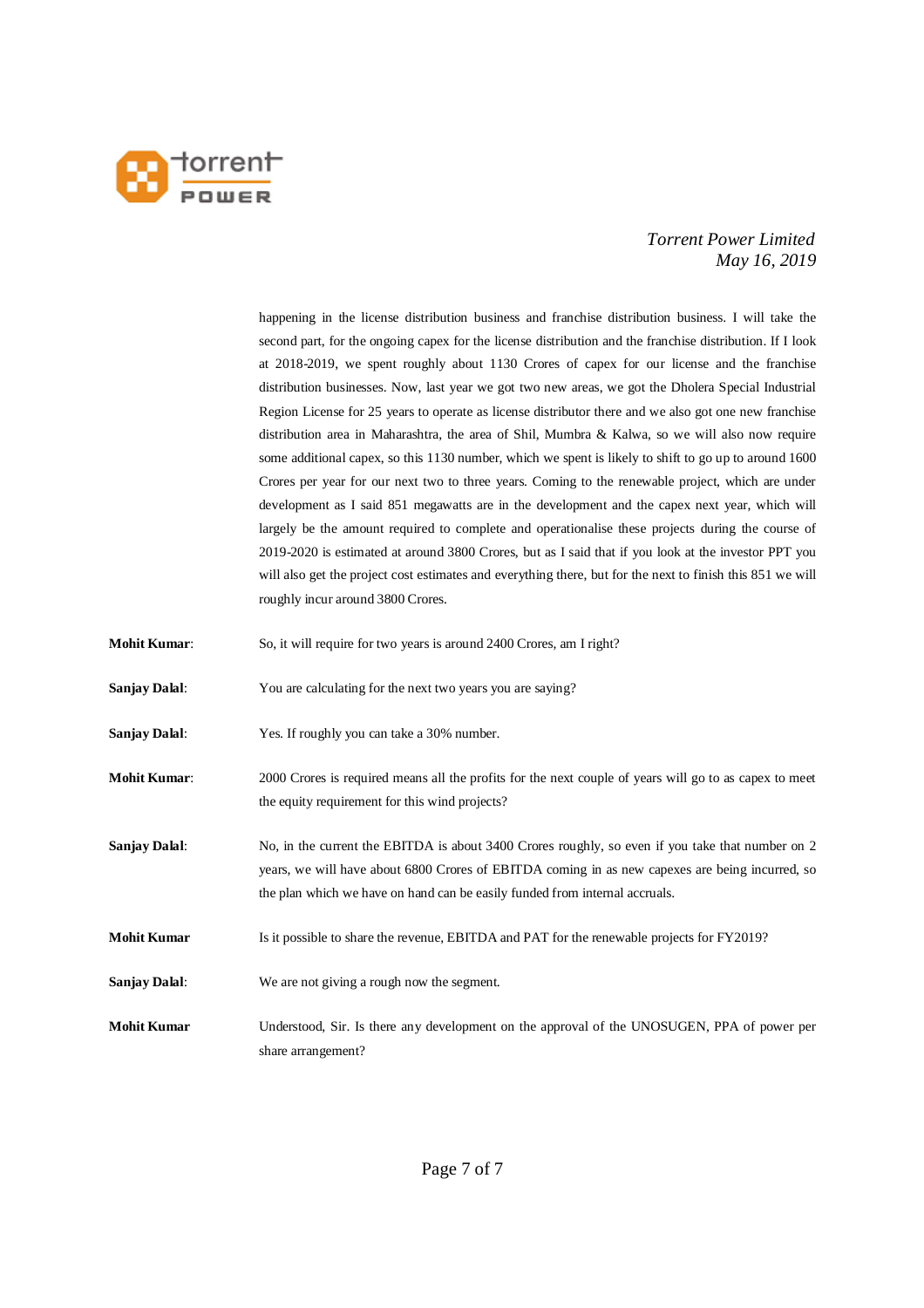

| Sanjay Dalal:        | The proceedings with the state regulator are now over and we are hoping to get a favorable order in<br>which he will adopt the tariff of UNOSUGEN as determined by CERC, so that should happen over<br>next 2 to 3 months.                                                                                                 |
|----------------------|----------------------------------------------------------------------------------------------------------------------------------------------------------------------------------------------------------------------------------------------------------------------------------------------------------------------------|
| <b>Mohit Kumar</b>   | Thank you and all the best for next quarter.                                                                                                                                                                                                                                                                               |
| <b>Moderator:</b>    | Thank you. The next question is from the line of Santosh Hiredesai from SBICAP Securities. Please<br>go ahead.                                                                                                                                                                                                             |
| Santosh Hiredesai:   | Many thanks for the opportunity. Sir, I was looking at the balance sheet where this item which has<br>moved up quite sharply on the current asset side or the financial assets, which has moved from 750<br>Crores to 1679, does it explain the unbilled revenues and going to the change in accounting<br>standards?      |
| <b>Sanjay Dalal:</b> | Yes it represents the gap accounting. The revenue gap of the current year as well accounted as a<br>regulatory asset, which is reflected there.                                                                                                                                                                            |
| Santosh Hiredesai:   | So, this will actually need the regulatory approval post, which you will be able to bill the customer<br>and then recover is it?                                                                                                                                                                                           |
| Sanjay Dalal:        | No, let me explain. I think roughly 937 Crores or something is the total gap out of which 200 is<br>already approved in the last tariff order and is under recovery during 2019-2020 and 737 roughly is<br>the gap for the current year and the year before that, which will get approved whenever the true up<br>happens. |
| Santosh Hiredesai:   | So, typically this is recoverable over how many quarters?                                                                                                                                                                                                                                                                  |
| <b>Sanjay Dalal:</b> | Normally, it is recoverable in the next two or three months. If you see the revenue gap number we are<br>also lowest amongst all utilities, so we do not have so much of disputes on these items and normally<br>as and when these are trued up they are permitted for recovery in the next ARR.                           |
| Santosh Hiredesai:   | Sure, second just also wanted to understand, you talked about include merchant off take also during<br>the year, which has helped our numbers we get some sense of what sort of volumes awaited on the<br>merchant side and average realization number and I am assuming this is broadly from SUGEN right?                 |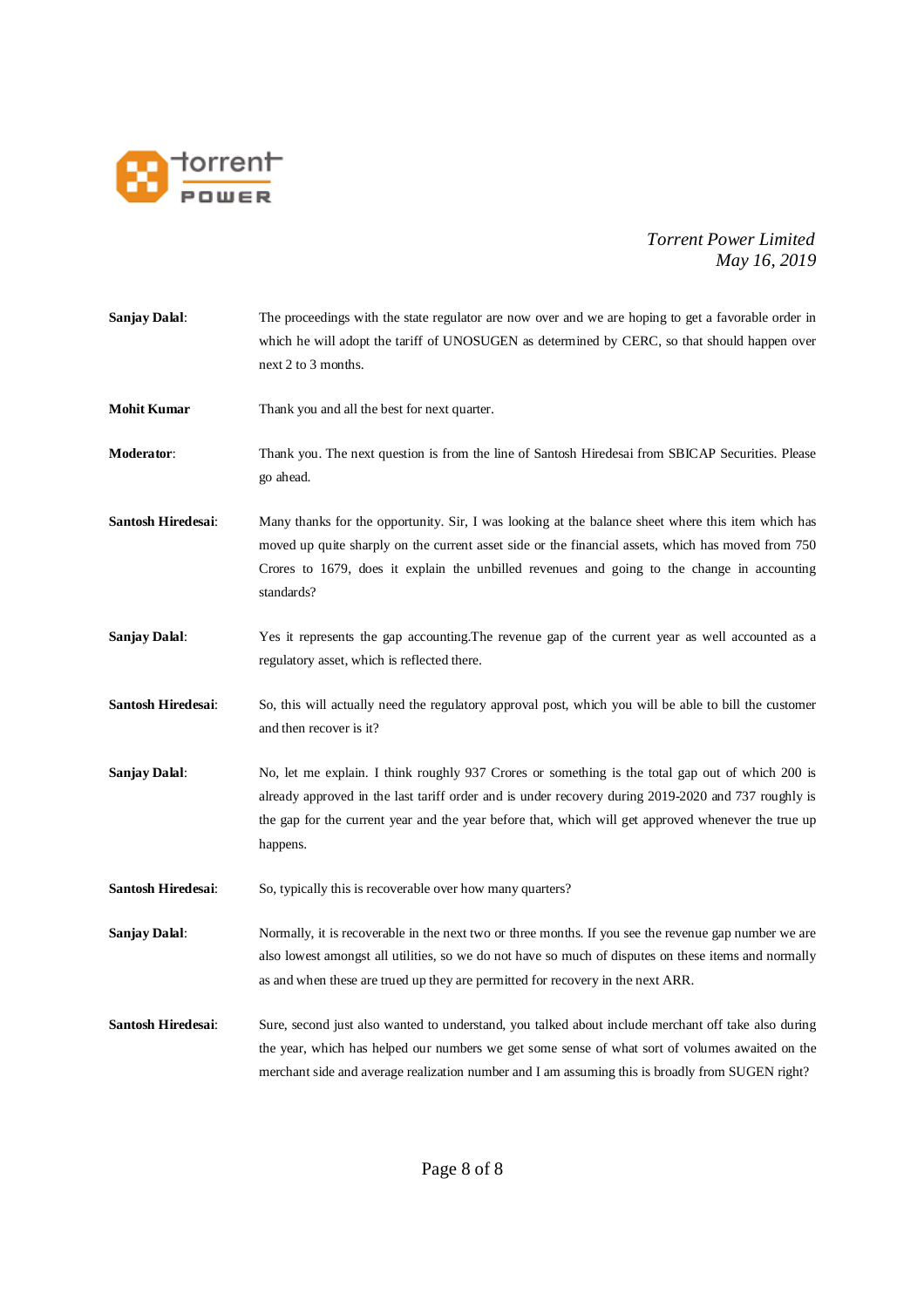

**Sanjay Dalal:** Yes, so SUGEN has some merchant capacity and that we sell from time to time, so this year was a good year in terms of selling. I think we sold up roughly about 200 million plus in the merchant market with robust margins. **Santosh Hiredesai:** Any color on the average number any range that could help us with? **Sanjay Dalal:** I do not have that immediately may be if you can contact me offline we will give you that data. **Santosh Hiredesai**: You are saying this year you have seen both improvement on the volume side as well as on the pricing side, so this number would be the same? **Sanjay Dalal:** Right, that is the previous year, so may not happen all the time, but this is one of the explanations of better performance of the current year. **Santosh Hiredesai**: That is it from my side. Thank you so much. **Moderator**: Thank you. The next question is from the line of Anupam Goswami from Stewart & Mackertich. Please go ahead. **Anupam Goswami**: Sir, any upcoming distribution franchise on the import you can bid on to? **Sanjay Dalal:** As I earlier said that during the year we got one area Shil, Mumbra & Kalwa which is part of the thane urban circle, so that is something, which we will operationalize, I think the takeover is just about happening as we speak and it will operationalize during the year. As of now there are no franchise distribution opportunities on the horizon but as and when they come I think we will certainly be interested because that is going to be one of the key areas of growth of us, but as of now other than this there is none, so we will be focusing on developing the Shil, Mumbra & Kalwa area and if there are more to come during the year we will certainly bid for those, but on an average on a long-term basis considering the prevailing scenario and the level of interest in various states utilities to franchise out difficult areas, I think on an average we expect to get at least one area every year. **Anupam Goswami**: Which of the states would be more outsourced such in this model? **Sanjay Dalal**: Maharashtra certainly then UP, Rajasthan and Madhya Pradesh. Odisha will follow the privatization model, so we expect Odisha discom to be privatized, I think that is all about in terms of near term visibility.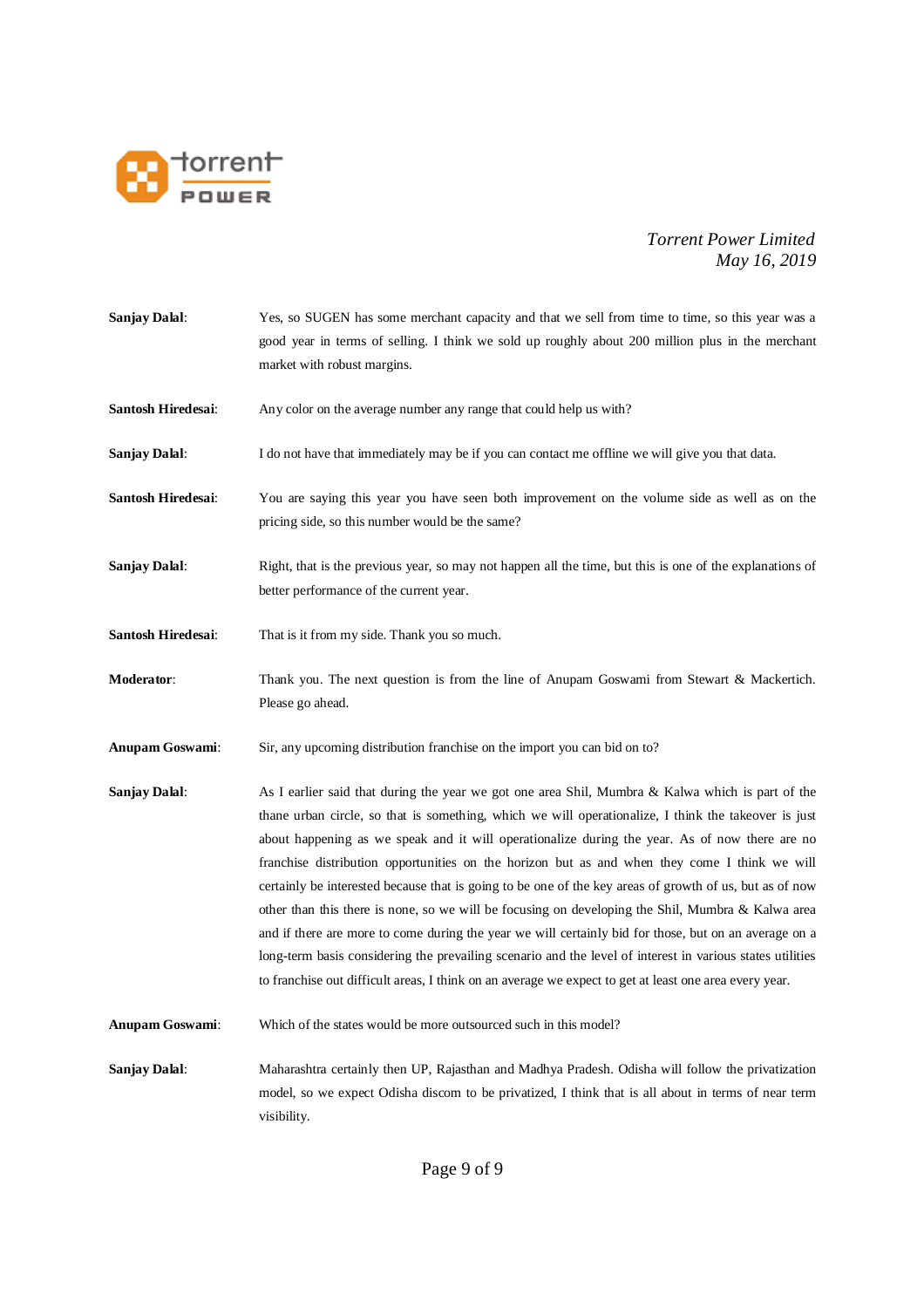

**Anupam Goswami**: This AS-115 that you guys adopted from this year, so it would be applicable to all the discoms and private discoms?

- **Sanjay Dalal**: Yes, I will explain Ind-AS 115 briefly. I am trying to make it as non-technical if possible. Ind-AS 115 is standard on revenue accounting, so some part of the standard deals with what is know as variable consideration, so under those we have accounting for the regulatory gap and surpluses, which happen, so these are applicable only to rate regulated activities.Now as far as my knowledge goes in the industry other than Torrent almost everybody has followed the accounting for rate regulated activities by adopting gap accounting much earlier, we were not following that out of conservative approach to accounting given the weather of regulation in India, but now it has become mandatory and we have also moved to gap accounting, so I think we are among the last of utility that is in the private sector who adopted gap accounting, all the other private players adopted it many years back.
- **Anupam Goswami**: That is all. I will join back in the queue.
- **Moderator**: Thank you. The next question is from the line of Karthikeyan VK from Suyash Advisors. Please go ahead.
- **Karthikeyan VK**: Good morning. Thanks very much for the call. I had couple of questions. First is on the thermal generation especially on the gas side, could you give us some perspective on the breakeven gas price up to which the regulator allows you to buy from generator, I am trying to understand sustainable PLF numbers for that plant?
- **Sanjay Dalal:** There is no such rule of breakeven price, SUGEN has a long-term PPA therefore it has to arrange fuel to fulfill its obligation in the long-term, Fuel arrangements are generally made and gas cannot be stored so whatever is bought will have to be utilized so fuel arrangements are made with the consent of the offtaker who in turn brings the regulator also on board.
- **Karthikeyan VK:** In the context of locally available competing supplies, so at current competing prices what would be a good breakeven price?
- **Sanjay Dalal:** I would say up to \$8 it should work on an average.
- **Karthikeyan VK:** Burner tip price you are saying \$8?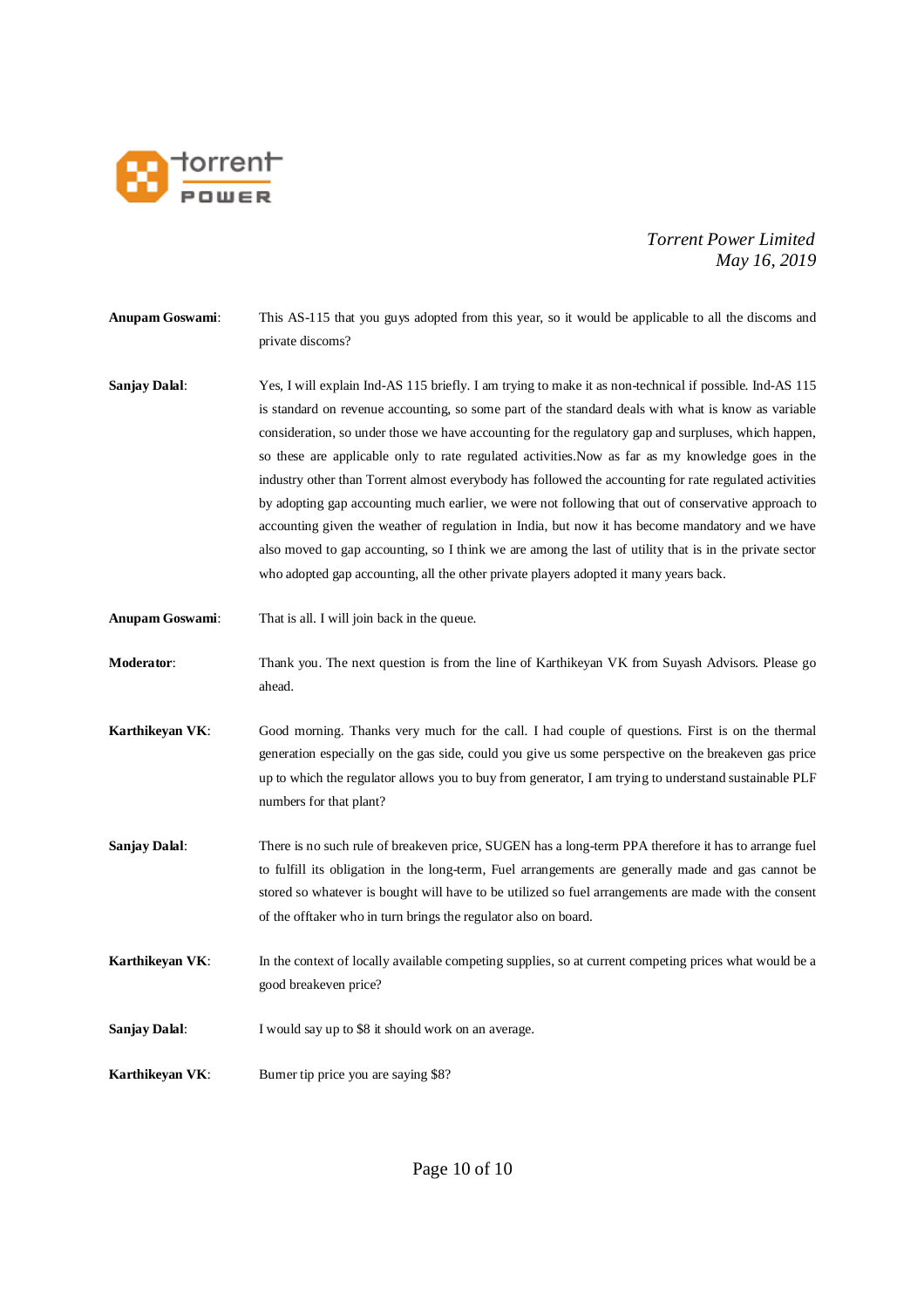

| <b>Sanjay Dalal:</b> | No, I sort of gave you the terminal prices, so long-term if it remains, when I say \$8 it is a range,<br>because currently the prices went through as low as even sub \$5, so there is an averaging, which<br>automatically takes place, there would be period where the cost is high and there would then period<br>when fuel cost is low, so that sort of average you have, so I would say that on the upper end if the gas<br>price go up to \$8 or even \$9 on an average the regulator should okay because there would not be any<br>tariff shocks. |
|----------------------|----------------------------------------------------------------------------------------------------------------------------------------------------------------------------------------------------------------------------------------------------------------------------------------------------------------------------------------------------------------------------------------------------------------------------------------------------------------------------------------------------------------------------------------------------------|
| Karthikeyan VK:      | For the year the average should manage that is what you are saying?                                                                                                                                                                                                                                                                                                                                                                                                                                                                                      |
| <b>Sanjay Dalal:</b> | Yes. If you want a very quick, what should be that average number I think that can be anywhere<br>between around \$7 I would say.                                                                                                                                                                                                                                                                                                                                                                                                                        |
| Karthikeyan VK:      | That is very helpful. Second thing what are the possibilities available for you to do a long-term tie-up<br>for gas around these prices at current demand supply equations?                                                                                                                                                                                                                                                                                                                                                                              |
| <b>Sanjay Dalal:</b> | So far as SUGEN is concerned it has tied up fuel up to December 2020 at very attractive prices \$6.5<br>actually. We had earlier tied up on the floating price basis, but when the oil prices were low we sort of<br>hedge those prices and now with have a fixed price of \$6.5 for all supply up to December 2020.                                                                                                                                                                                                                                     |
| Karthikeyan VK:      | Perfect, and this is for what quantity if I may I ask Sir?                                                                                                                                                                                                                                                                                                                                                                                                                                                                                               |
| <b>Sanjay Dalal:</b> | I do not know the quantity of hand, but this will be enough to fulfill the long-term PPA requirements.                                                                                                                                                                                                                                                                                                                                                                                                                                                   |
| Karthikeyan VK:      | Or is it for the full capacity?                                                                                                                                                                                                                                                                                                                                                                                                                                                                                                                          |
| <b>Sanjay Dalal:</b> | It is not for the full capacity, certainly for 75% of the capacity and so this is up to 2020, currently<br>LNG market is oversupplied and likely to remain for quite sometime effectively so it is also a good<br>opportunity for us to tie up gas beyond the period of 2020, so we are contemplating that and probably<br>we will go into market may be in a couple of months to tie up more fuel for the subsequent period<br>periods also.                                                                                                            |
| Karthikeyan VK:      | Just to understand that this should be again crude which you will say 12%, 13%, 14% crude that<br>would be broad formula to think about?                                                                                                                                                                                                                                                                                                                                                                                                                 |
| <b>Sanjay Dalal:</b> | Yes, so for India that thing is the best pricing basis, but we are also thinking of seeing whether other<br>pricing measures would be more advantageous like NBP linked or TTF linked, but I think for all                                                                                                                                                                                                                                                                                                                                               |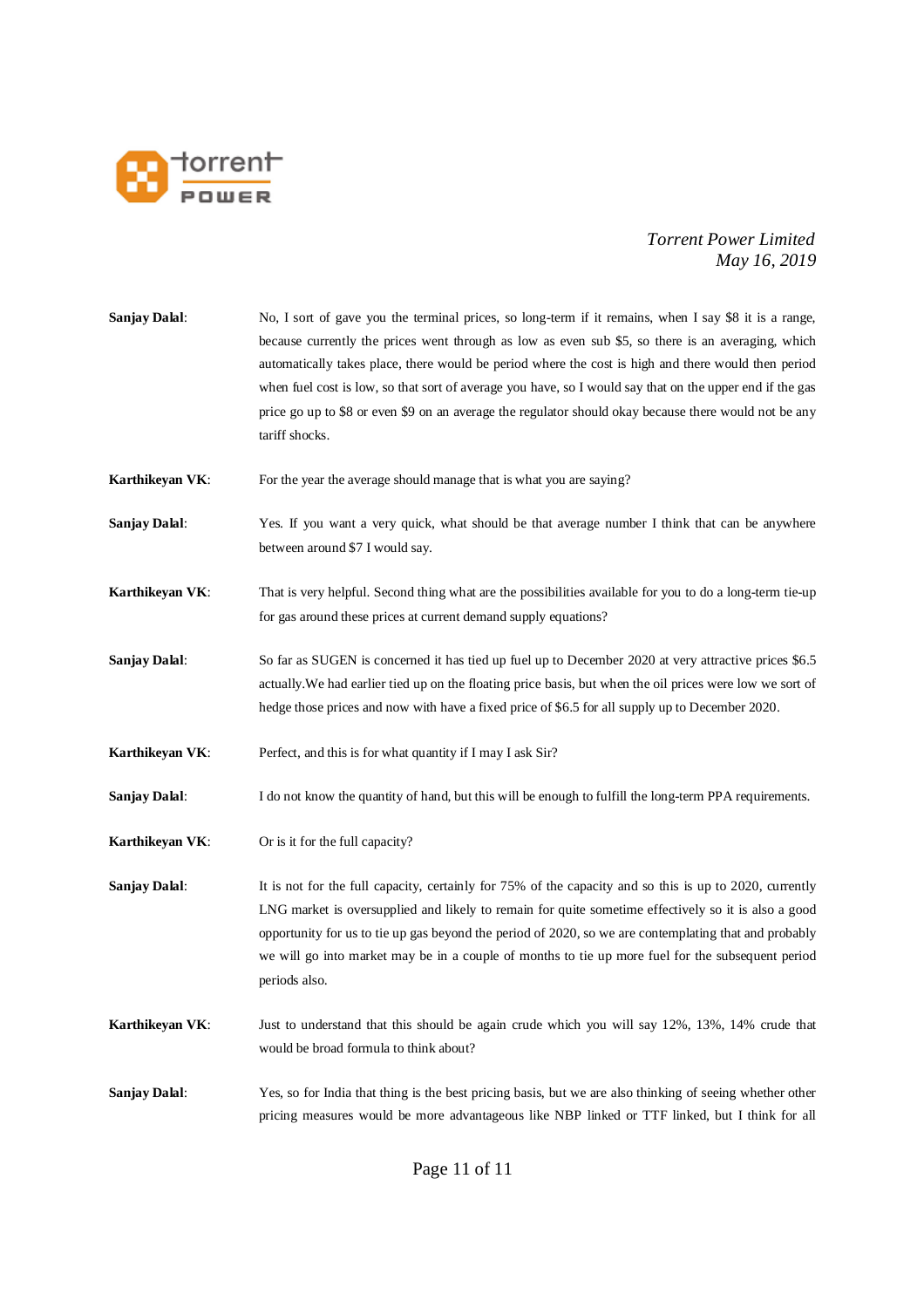

purposes we can assume they will be crude linked as they are still the best pricing basis available for India.

- **Karthikeyan VK:** The second question Sir is that your AT&C loses in the discoms are at very, very interesting levels, I mean they are easily the best in the country what is the scope for you to improve further from here or should we assume that the regulator will allow you to remain at these levels going ahead because these are easily the best in the game?
- **Sanjay Dalal:** May be there is still some room for reduction, but it cannot be as dramatic as it is say in Bhiwandi or Agra. There is always an incentive, which is required to be given to the operator to maintain it even at these low levels, so we hope that regulator will while today the scheme is that he gives a target and if you are below the target you retain two-thirds of the benefit, so we hope that on a long-term basis, he will continue to keep targets at such levels that we have some incentive always our level or he will devise another incentive mechanism to ensure that AT&C losses remain at these levels.
- **Karthikeyan VK:** True and you refer to it briefly, but if I may request Bhiwandi and Agra what further scope remains there without doing very abnormal capex to improve AT&C losses? You are at about 15% to 16% currently in the two places, so how long could you go?
- **Sanjay Dalal:** Bhiwandi we are at 15%. We were at 15% losses last year, so there is still room. If you look at Ahmedabad and Surat they are at around five level or five and a half levels, so there is still. Bhiwandi also can reach those levels, so we have a long runway there still and Agra was at 16.11%, so that again also there is still a long runway available for further reduction considering that we are operating our license businesses at around 5.2% to 5.5% level.

**Karthikeyan VK:** Sir one last question. You spoke about merchant sales, so what prices would you have realized Sir and would these have been within Gujarat or outside of Gujarat?

- **Sanjay Dalal:** These are largely outside Gujarat. Part of it, I think would be on the day ahead market and during the peak hours particularly and part of it would be under bilateral in the short-term market. Average realization at the busbar let me give you some broad color on it, so I think last year it was around Rs. 7.4.
- **Karthikeyan VK:** Those are very, very good numbers Sir. You would have easily made Rs.1.5 to Rs.2 of EBITDA on these?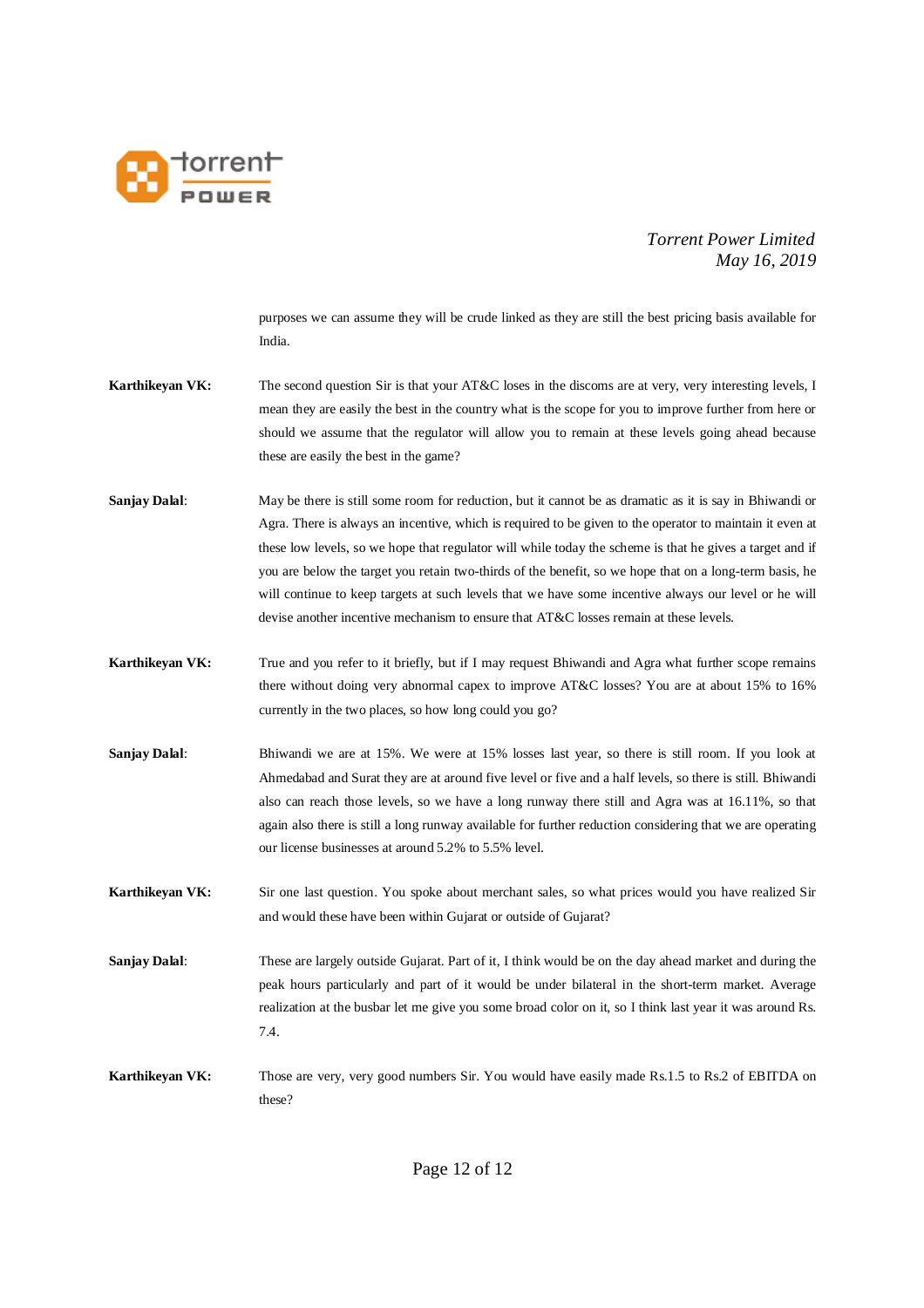

**Sanjay Dalal**: More. **Karthikeyan VK:** More. Fine fantastic. This is very, very helpful Sir. Thanks very much and best wishes Sir. **Moderator:** Thank you. The next question is from the line of Abhinav Bhandari from Reliance Mutual Fund. Please go ahead. **Abhinav Bhandari:** Sir thanks for taking my question. Just wanted to understand on the renewable side there is a scale down on the SECI-1 project from 150 megawatt to 100 megawatt and the timeline also has been delayed, so just wanting to understand what has happened specifically in this case and for the other SECI and MSEDCL projects that we are doing where are we as far as land acquisition and the evacuation is concerned? **Sanjay Dalal**: The Inox project was at 150 megawatt, which we have scaled down to 100 MW essentially because of inability of Inox to complete the project, so we have just given back them the project and financially we are neutral. We will get back the money, which we have invested in that project. Essentially on land as for the remaining projects that is SECI 3 project, which is the biggest, land certainly is an issue and the project will certainly get delayed beyond the SCOD, which is there in the PPA, but the issues facing this project at home and across all the projects under the SECI 3 auction so everybody has made an application to SECI for changing the SCOD and that is most likely to happen considering the reasons why this delay has happened. It was essentially because Gujarat government suddenly changed policy on land allocation to wind projects under the SECI auction and then there was an election model code of conduct, which came in, so now that those issues are resolved and the government has started allocating new land to SECI projects also, but good seven to eight months are locked in this protest and therefore there is a very strong possibility that SECI will extend the SCOD, that the projects will still happen within the extended SCOD. We have acquired almost 27% to 30% of the land in this project and so we foresee that this project we should be able to finish. As far as the other projects are concerned one is in Maharashtra, which is on track and that should happen and the SECI 5 auction project also once this land issues are resolved should happen within the original SCOD. **Abhinav Bhandari:** Sir any threat because of this delay to our earlier IRR that we would have been projecting on three and five SECI? **Sanjay Dalal:** No since it is a land delay, no substantial costs have been incurred. The cost also gets delayed because of this. So the IDC does not change in that sense and therefore nothing changes. The tariff will not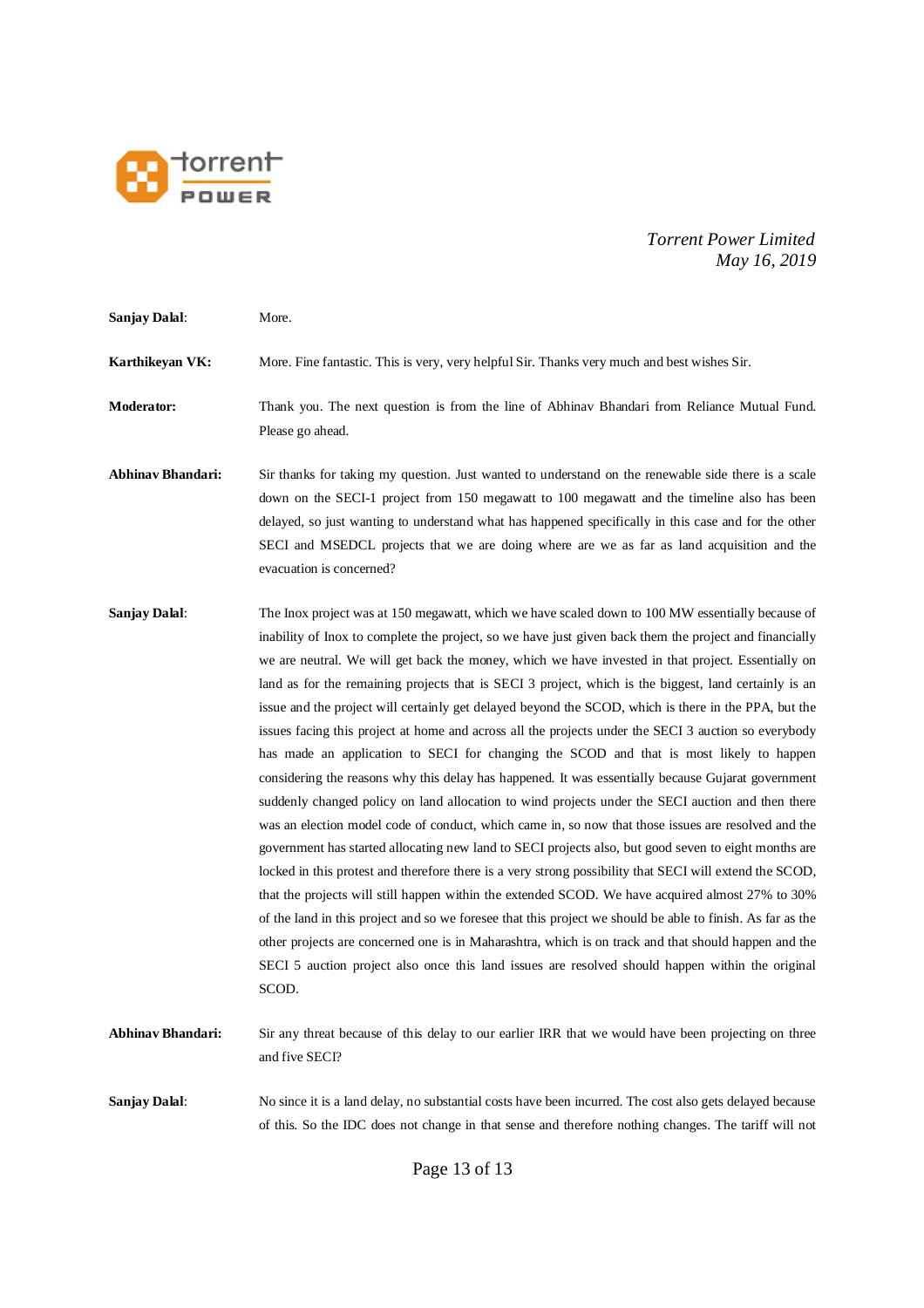

change. The period will not change. Only the SCOD will change and the PPA will start from the new dates and the cost anyway as I said because this is a land delay related issue costs have also gotten delayed because of that.

**Abhinav Bhandari:** Sure got it Sir. The second question was on the AMGEN side which gets phased out by 2022 December so what is the plan then Sir on this particular project?

**Sanjay Dalal:** This is a simplistic view that because the new environmental norms will kick in by that time AMGEN will not find it financially and even in some cases physically possible to implement and achieve those norms, so in normal course it has to get phased out. If that happens anyway the land value where this plant stands is a big number and that should sort of offset any what I would say is the book value of the asset, which may be there in AMGEN. Financially this will not matter much. As I said, but this is not this simple an issue because AMGEN is an embedded generation for Ahmedabad distribution, so it is part of an islanding scheme, which ensures that even if the national grid collapses Ahmedabad will get power from AMGEN. That has to be resolved because that is the requirement of the government that all major cities must have, what is known an islanding scheme that in case of an emergency certain minimum power is available to that area, so that needs to be resolved and that can take some time and that is something, which can delay the phasing out. The second is that if it has to be phased out as I again said it is embedded generation it means that new import capacity for the city has to be created, which calls for additional investment, which is actually good for the discom business, but that also will require time and the third aspect of AMGEN that its useful life is still up to FY 27to FY 28 in terms of available operating hours, so considering all of this there could be a situation where it may not necessarily get phased out by December 2022, but may be delayed a little bit so far as the company is concerned, it will not matter much because as I said that it has about Rs.400 Crores odd what is the book value of asset. Unrecovered asset would be about Rs.415 Crores for AMGEN for March 2019, so a part of it will get recovered over the next two to three years and anyway no major capexes are envisaged in AMGEN so it will go down a little bit further, but as I said that AMGEN in a free hold land of about 59 hectares, which is in the middle of the city, so that value should be able to offset any such unrecovered book value of assets.

**Abhinav Bhandari:** Sir on this new circle that you got Shil, Mumbra & Kalwa initially in media there were some reports of resistance and political disturbance, which were impacting you taking over the offices and the area, so how is the situation now and could we expect this year you completely taking over and starting your work there?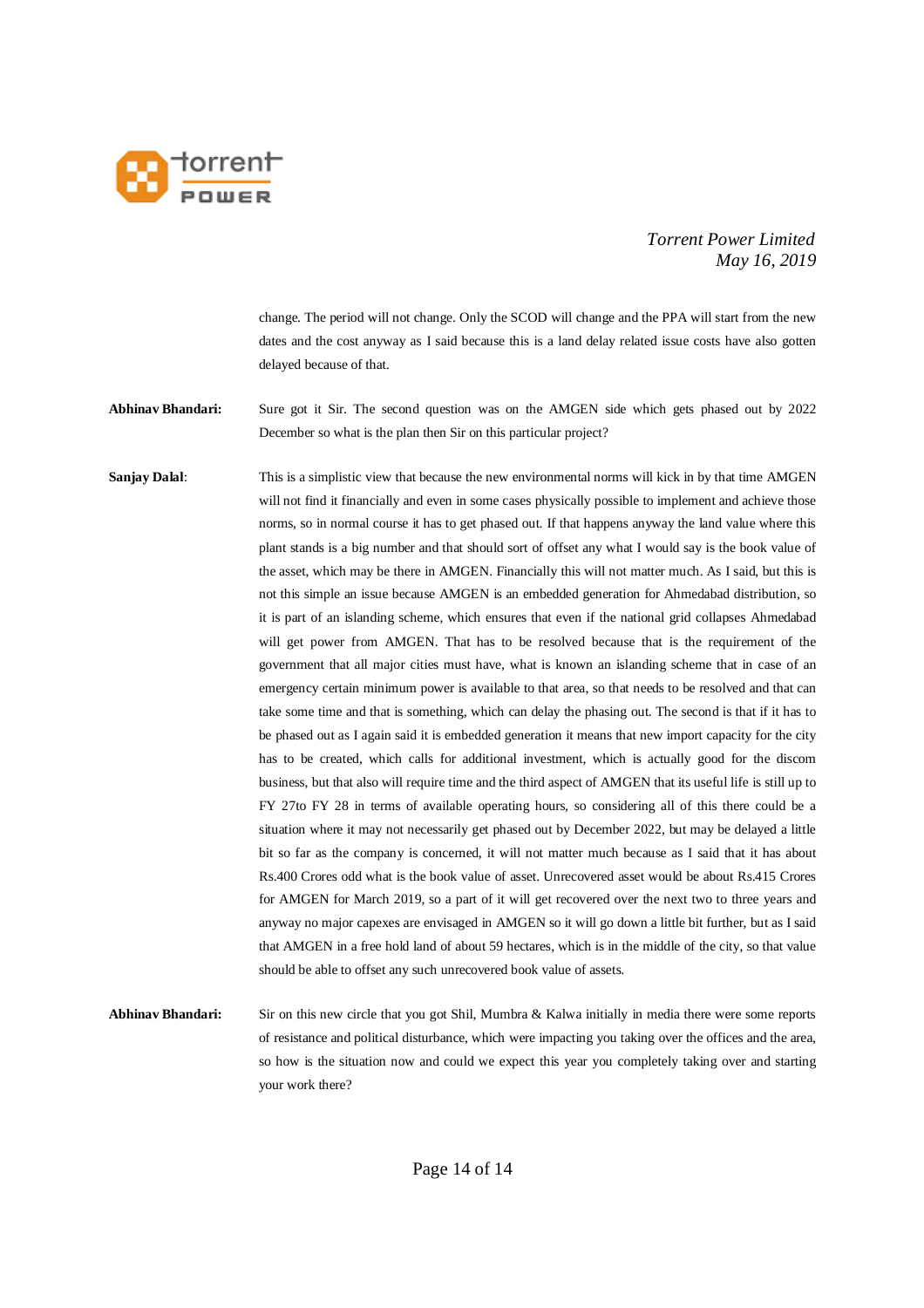

**Sanjay Dalal:** You know the takeover process is going on as we speak, so I think the cutoff date is July, so I think July 1, onwards we should be operating in that area, so the small disturbances will keep happening, this is natural but we do not foresee any major issue there.

- **Abhinav Bhandari:** Got it and then one last question Sir on the stranded couple of assets that we have today, is the environment now conducive enough for you to get some short-term PPAs and run these plants at least some PLF this year or it is still not conducive enough in terms of demand supply I am trying to understand?
- **Sanjay Dalal:** Let us address this in two parts. Mostly I said we have plants, which was built up specifically to supply power to our utilities, but because by the time the COD happened, the gas disappeared, there was a delay in adoption of tariff from the state regulator which as I told you a little while earlier that is under process and hopefully we should get a favorable order from them during this year. As far as DGEN plant is concerned, we do not have any PPA all that we can say now is that overall outlook surrounding gas-based plant is improving. In the near term, the government does have strong realization in the government that gas-based plant have a role in the power system of the country and they need to be operationalized whatever already created standard, so there is a gas pooling scheme, which the government is considering, hopefully something should come out once the elections are out of the way, if that happens then in the near term, DGEN could operate under the gas pooling scheme like it did in the year 2015-2016 when the similar scheme was brought. If DGEN operates under the gas pooling scheme of course then there will be additional opportunity to sell in the merchant market also from time to time, so that is the near term outlook. On the medium term outlook, again one could say that some favorable conditions are developing which for example there is clear recognition that coal is a big pollutant and compared to that gas will be 60% less in emission level so there is a need to sort of at least whatever we have should be at least operated from a pollution perspective also. There is also a top up increasing pollution tax on the coal based plant in parallel so today you have only Rs.400 per ton of clear energy cess on coal, but that is likely to go up, now if that goes up then it sort of creates some kind of a level playing field and gas-based plants can then compete more effectively against the coal-based power, so that is another development we hope should happen over the next couple of years and then of course you have this domestic gas outlook from the government, which is vastly improved so governments own projections show that by March 2022 almost 60 million cubic meters of per day of additional gas should be available, so if the domestic gas situation improves then a large part of this will have to be consumed by power sector only, because it is the only one it can consume so much of gas, so then that could also sort of dramatically change the situation for DGEN and of course regulators are also looking at technological superiority of gas plants to provide ancillary services to the grid, but all of this would be like balancing power to manage the intermittency of wind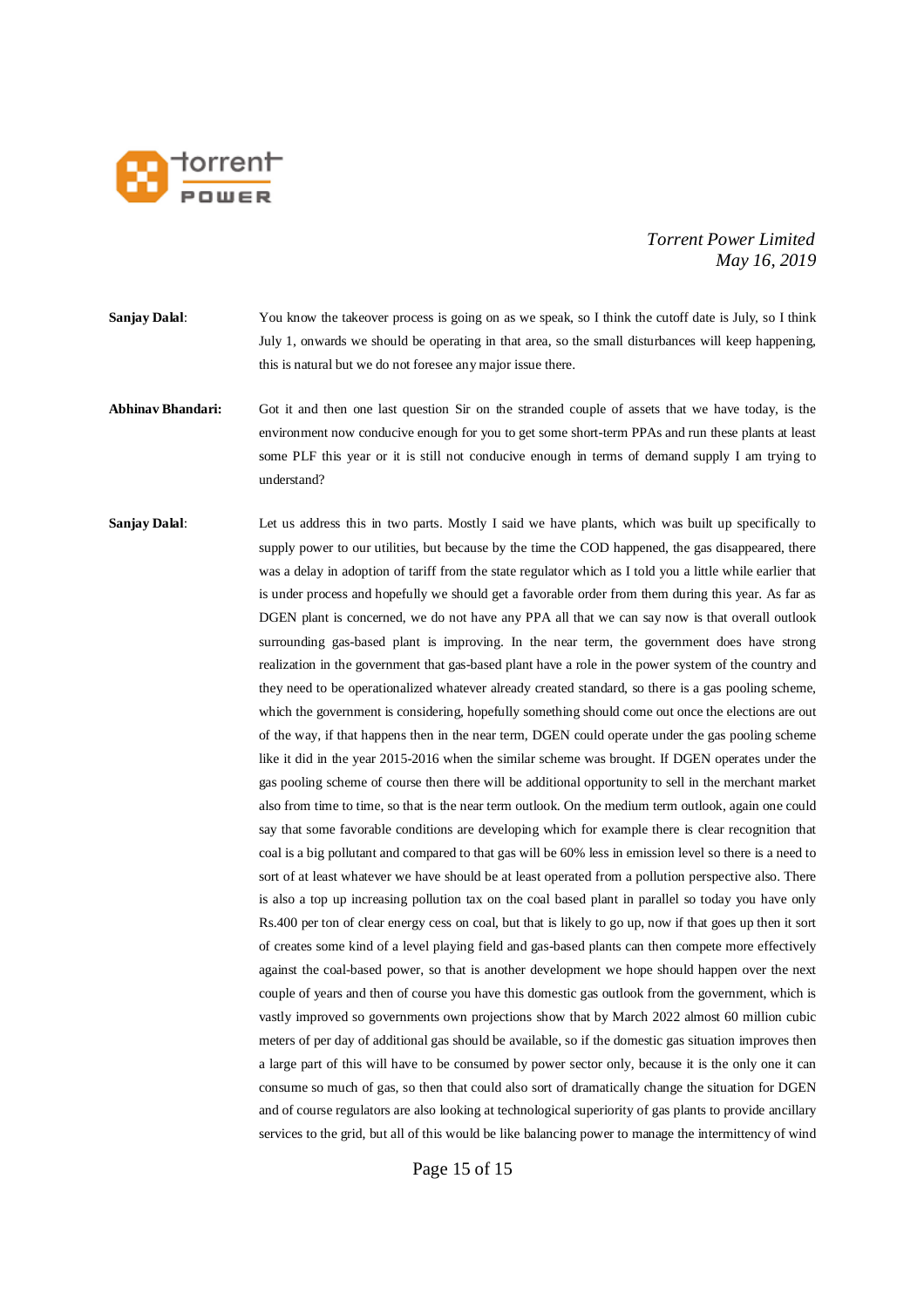

power or peak load management or spinning reserves, so these are regulations which are in work so if they come it will sort of create more opportunities for DGEN like plants, but we do not foresee a situation where the long-term PPA would be feasible in the medium term.

- **Abhinav Bhandari:** Sir just one last questions, on the growth side, especially on the thermal side, have we so far participated or looked at any of the stranded thermal assets or is there a thought process of going in NCLT whenever these assets come as and when the opportunity is there or there is no thought on that side?
- **Sanjay Dalal:** No of course there is lot of thought because being in the industry, we cannot ignore this event, so we have the familiarity with almost all of these stressed assets, so we have known and understood and seen these assets one time or the other, so on one hand there is no doubt that these assets are available at an attractive price or could become available at a very attractive price and therefore we are keeping watch on them; however, the price is only one aspect of this. Each of this asset has a set of problems and we need a clear path as to how these problems can be resolved, what is the timeline to resolve this problems and what is our own ability to resolve it. This will be all asset specific so this becomes very crucial for us, so assuming that we have a clear path, we know the timeline and we have the ability the next question would then be what is the impact of taking over such a plant on the medium term profitability of our company and on the balance sheet stability. The other growth investment which we already have in the pipeline, so overall view we will have to take from time to time to see whether the price and the return advantage which we get by taking our stressed assets does not disturb the rest of the activities and more particularly the balance sheet and the ongoing investment opportunities which we are executing, therefore it will always remain an opportunistic view which we will take from time to time.
- **Abhinav Bhandari:** Thank you so much Sir and many thanks for hosting this call, thank you Sir.

**Moderator**: Thank you very much. The next question is from the line of Dhruv Muchhal from Motilal Oswal Financial Services. Please go ahead.

- **Dhruv Muchhal:** Thank you. Sir just a few questions. Sir you mentioned that Bhiwandi and Agra can reduce losses to the levels of Ahmedabad and Surat, can you give some color on what can happen for the next two to three years in terms of how much we can reduce given the big driver of our profitability?
- **Sanjay Dalal:** I would say that in Agra you could consider about 2% over the next couple of year per year and Bhiwandi you could consider 1% over next couple of years.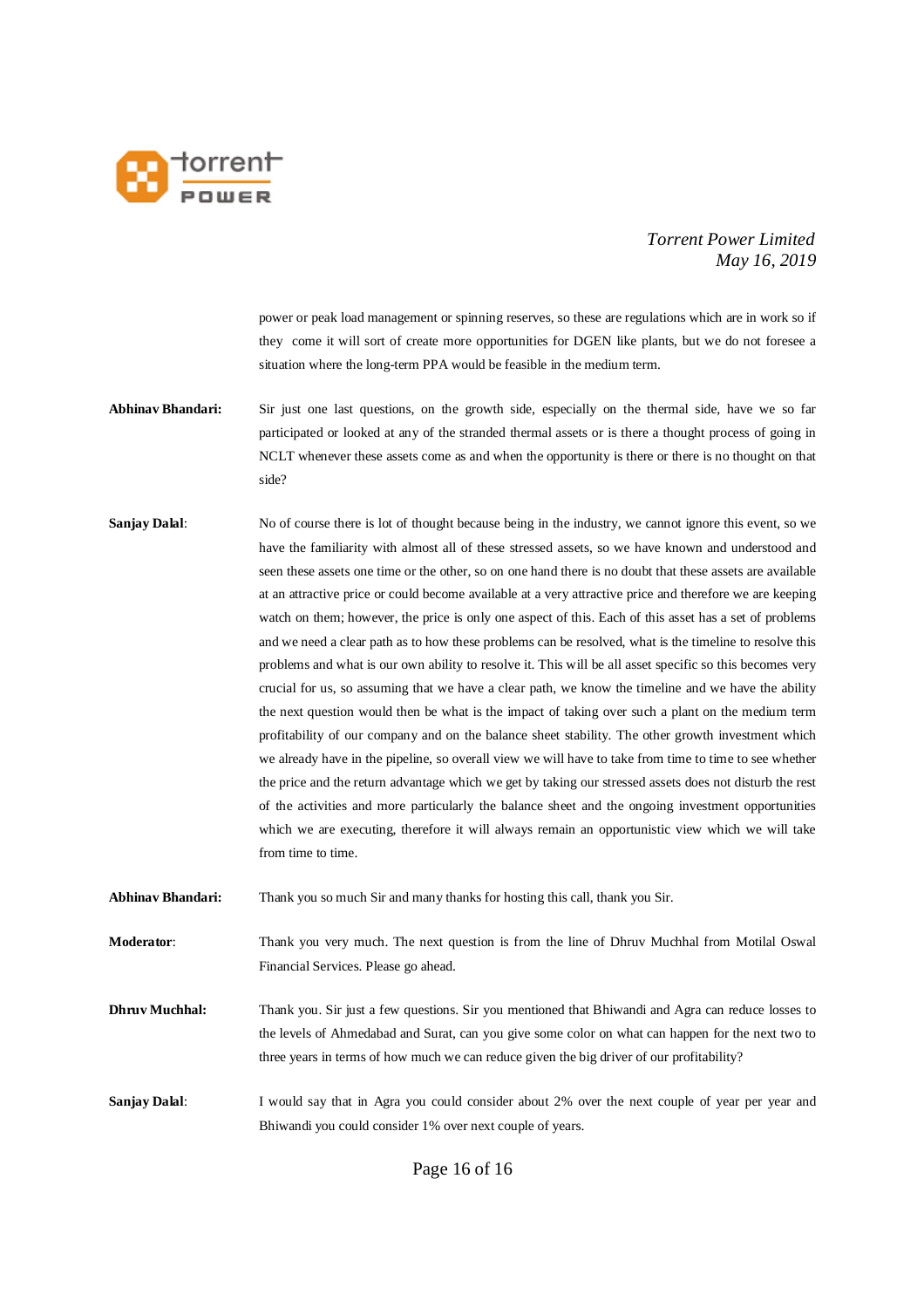

- **Dhruv Muchhal:** Sir if you can help us understand what is driving such sharp reduction in losses in Agra particularly we have seen it come off quite significantly so what is eating that decline?
- **Sanjay Dalal:** It is combination of many things. It is a combination of our own vigilance team, the company's ability to rope in the support from local authorities, the capex plan and some technology I would say, so it is very difficult to sort of put it down to anyone factor, so it is a complete business process and knowhow which we implement based on our experiences in Ahmedabad, Surat and Bhiwandi, so as I said we have a focused surveillance and vigilance. They also sort of rope in the support of local authorities which is not that easy to get, but you need to know how to go about it and make efforts there and then, we are identifying where these losses are coming from and then how they can be best addressed to technology, so under grounding of network for example is a common thing which we do to ensure that there is no threat, so it is more expensive than overhead lines, but then it sort of completely eliminates threat. As I said local authorities and law enforcement support is also equally important so you need to build that over a period of time.
- **Dhruv Muchhal:** So these factors will remain favorable for us to continue reducing these losses?
- **Sanjay Dalal:** Yes, I would sort of bundle all of these into what I would call the business know-how of how to go about this and will remain, that is our USP, and that will sort of differentiate us from others.
- **Dhruv Muchhal:** Sir you are increasing your capex in the distribution business by about Rs. 1100 Crores about Rs.1600 Crores, so what could be the incremental contribution in terms of EBITDA or some numbers if you can give us?
- **Sanjay Dalal:** So the regulated business is you can easily work out the return.
- **Dhruv Muchhal:** More so from the incremental capex which we are doing for the new circles?

**Sanjay Dalal:** No, new circles meaning you are talking of the license business 14% ROE post tax that remains the same on 70/30 basis for all capexes so each capex is a theme of 30% equity and 14% posted ROE thereon.

**Dhruv Muchhal:** Yes. I was more referring from your overall distribution capex is increasing from 1100 Crores to 1600 Crores and I believe this is primarily to do with new circles. The new circles I mean the Shil, Dholera area so what could be the contribution in terms of EBITDA or some numbers there?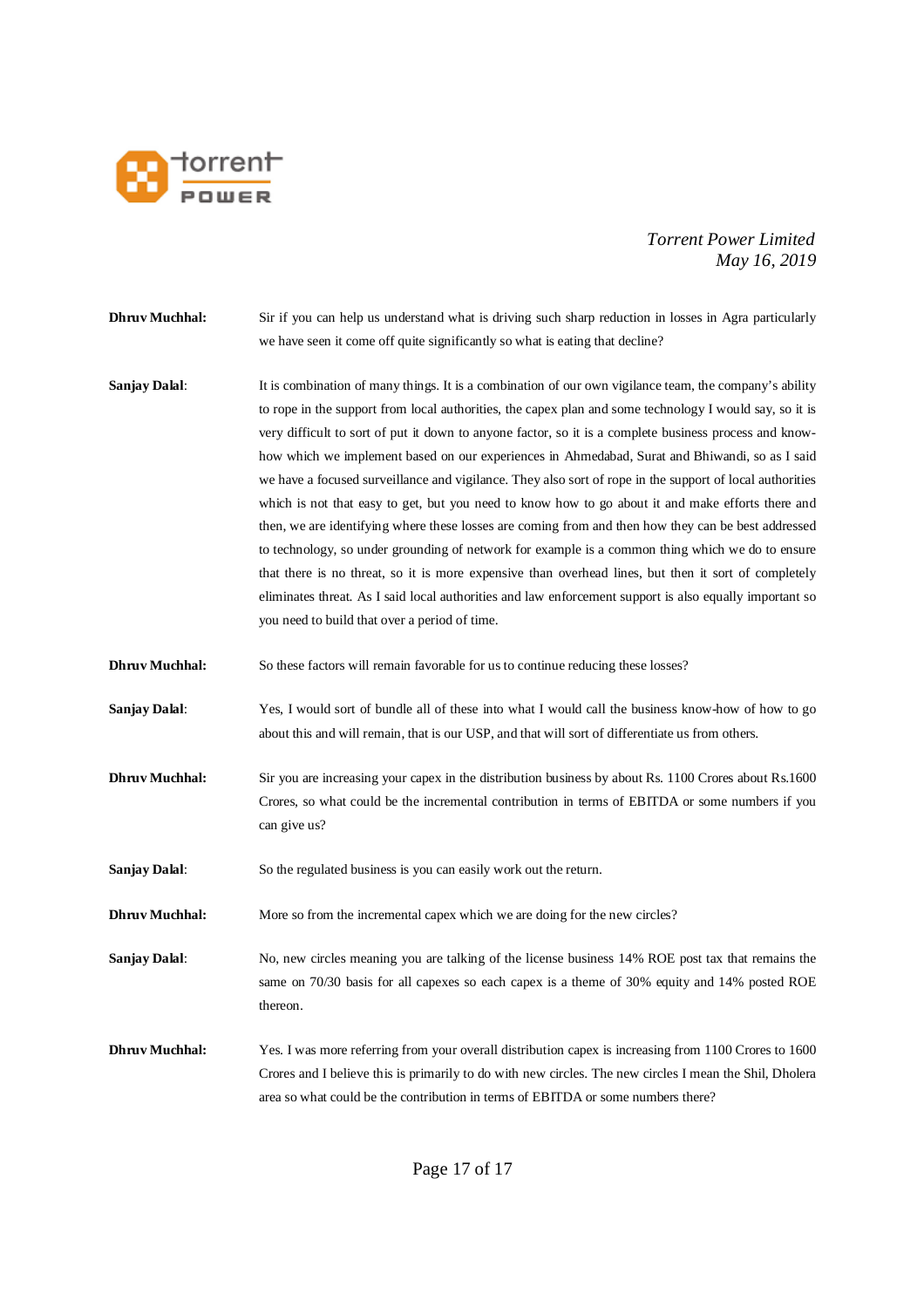

| <b>Sanjay Dalal:</b>   | I do not have that kind of a calculation readily available, but I will throw some light. So Shil, Mumbra<br>and Kalwa for example, if you see the details given in the investor presentation has a loss level of<br>about 47% so our initial estimate is that every 1% reduction in loss if you achieve there it will bring in<br>about 6.5 Crores of contribution in addition to that the input purchase price which you have based is<br>4.87 on a levelised basis and the I do not readily have the equivalent levelised average sales rate<br>which we will realize but it is a positive number so the levelised sale rate and the effective purchase<br>rate is the positive contribution of say around a rupee, so when I mean effective purchase rate means<br>adjusted for the losses. Now as I reduce the losses the effective purchase rate keep going down where<br>as the effective sale remains the same and it actually goes up depending on that tariff orders which are<br>available for that area. |
|------------------------|---------------------------------------------------------------------------------------------------------------------------------------------------------------------------------------------------------------------------------------------------------------------------------------------------------------------------------------------------------------------------------------------------------------------------------------------------------------------------------------------------------------------------------------------------------------------------------------------------------------------------------------------------------------------------------------------------------------------------------------------------------------------------------------------------------------------------------------------------------------------------------------------------------------------------------------------------------------------------------------------------------------------|
| <b>Dhruv Muchhal:</b>  | So basically from the first year itself we are contribution positive?                                                                                                                                                                                                                                                                                                                                                                                                                                                                                                                                                                                                                                                                                                                                                                                                                                                                                                                                               |
| <b>Sanjay Dalal:</b>   | No. This is I am giving you levelised number. So I think very conservatively I think the P&L<br>accretion can be seen from the fifth year or maybe it is function of many factors, but I am giving you<br>conservative number, which could happen a year earlier also, but fifth year onwards surely we are<br>looking at being P&L accretive.                                                                                                                                                                                                                                                                                                                                                                                                                                                                                                                                                                                                                                                                      |
| <b>Dhruv Muchhal:</b>  | Thank you so much.                                                                                                                                                                                                                                                                                                                                                                                                                                                                                                                                                                                                                                                                                                                                                                                                                                                                                                                                                                                                  |
| Moderator:             | Thank you. The next question is from the line of Shreeram Kumar from Spark Capital. Please go<br>ahead.                                                                                                                                                                                                                                                                                                                                                                                                                                                                                                                                                                                                                                                                                                                                                                                                                                                                                                             |
| <b>Shreeram Kumar:</b> | Thanks for the opportunity again Sir. Sir I have couple of questions so you mentioned on AT&C loss<br>being below target and we retain about two-third of it and how much is the target and what is the<br>profit we have our every 1% influence on the target Sir?                                                                                                                                                                                                                                                                                                                                                                                                                                                                                                                                                                                                                                                                                                                                                 |
| <b>Sanjay Dalal:</b>   | So you asked for the license distribution business?                                                                                                                                                                                                                                                                                                                                                                                                                                                                                                                                                                                                                                                                                                                                                                                                                                                                                                                                                                 |
| <b>Shreeram Kumar:</b> | Yes Sir license. Yes we have already have very low AT&C loss at 5.47, what is the target and what is<br>the profit we gain for every 1% lower than that target?                                                                                                                                                                                                                                                                                                                                                                                                                                                                                                                                                                                                                                                                                                                                                                                                                                                     |
| <b>Sanjay Dalal:</b>   | So let me give you a color on Ahmedabad. For every 1% saving in T&D for Ahmedabad area we sort<br>of retain about Rs. 35 Crores.                                                                                                                                                                                                                                                                                                                                                                                                                                                                                                                                                                                                                                                                                                                                                                                                                                                                                    |
| <b>Shreeram Kumar:</b> | And what is the target Sir?                                                                                                                                                                                                                                                                                                                                                                                                                                                                                                                                                                                                                                                                                                                                                                                                                                                                                                                                                                                         |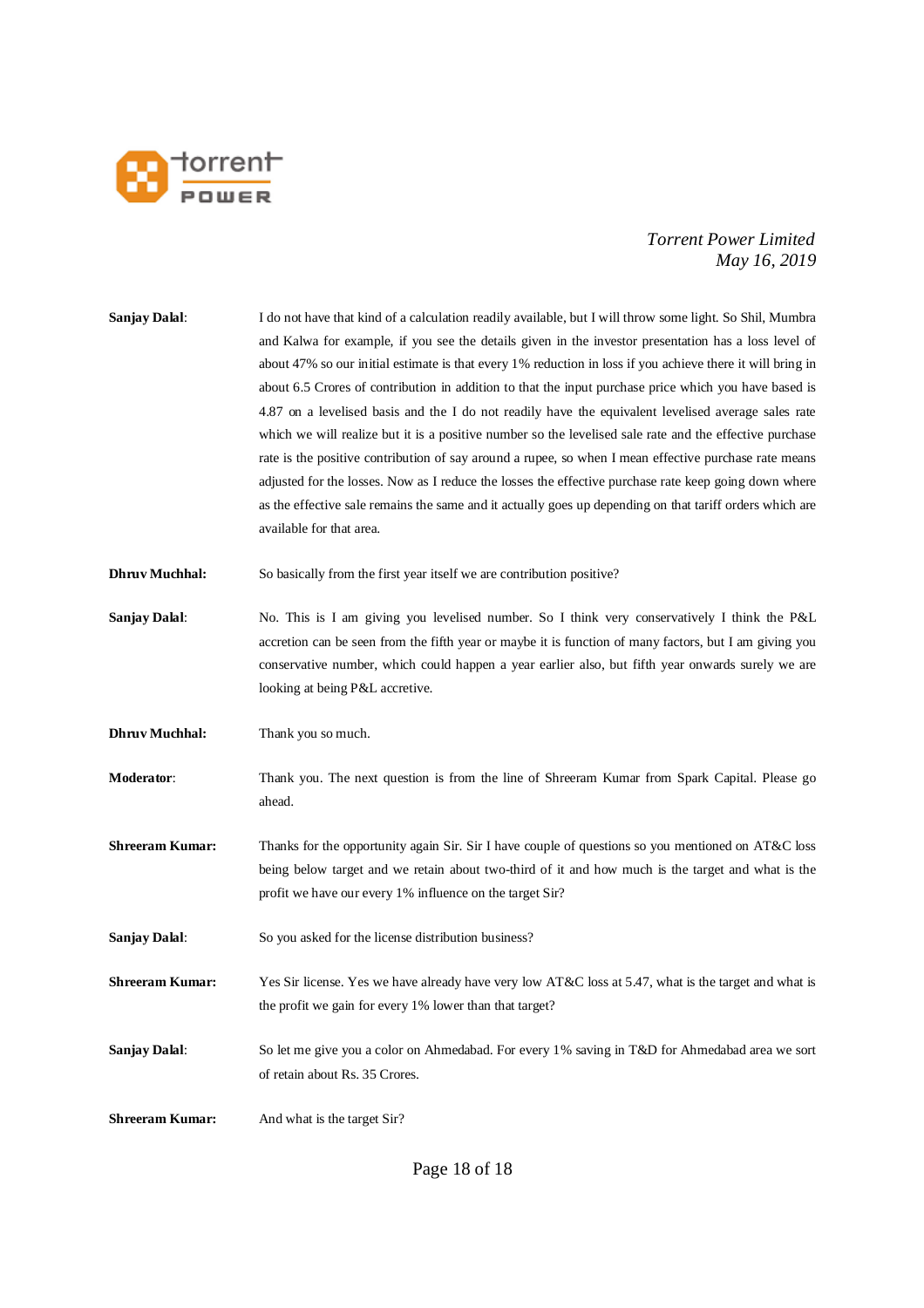

- **Sanjay Dalal:** I will give you the target , so normative T&D loss level for year 2019-2020 which will be there in the tariff order also is 6.7% for Ahmedabad.
- **Shreeram Kumar:** Sir I have about 15 months of balance sheet. Sir due to the accounting change we have a current jump in retained earnings and the corresponding jump in the unbilled revenue? What is the reason behind this Sir?
- **Sanjay Dalal:** So basically we have adopted the gap accounting from this year onwards, so as on March, there was revenue gap which was assessed for the year 2018-2019 and the revenue gap which was approved by it yet to be recovered for earlier years so that appears as an unbilled revenue as a regulated asset.
- **Shreeram Kumar:** The corresponding adjustment is made in the retained earnings, is I am correct?
- **Sanjay Dalal:** If you take just current year it is to the P&L account, so basically the process simplistically stated as under that for 2018-2019 for example we have the actual, we do a self true up of those actual based on the regulation and the regulatory practices adopted by our regulator. We do a self true up and see what is the ARR which we would be entitled to in 2018-2019 and compared it with the year at the through ARR, so the difference is the regulatory gap which we have to recover. The regulator will either allow during the course of the year or later on allow it, but as per the accounting standard we have to provide it as an income for the current year.
- **Shreeram Kumar:** Yes Sir, sure Sir. Sir on the Agra and Bhiwandi for every 1% loss reduction I missed that number Sir, every one 1% loss reduction what will be the profit will be seeing?
- **Sanjay Dalal:** So every 1% reduction will pull in additional contribution of about Rs. 24 Crores for Bhiwandi and Rs.16 Crores for Agra.
- **Shreeram Kumar**: Sir finally on the certain on the income side, Sir we had certain other operating income that we have got it from say RLNG sale and incentives from REC based generation, so what would be the corresponding number here Sir, because those numbers were adding to the profitability directly if I am not wrong, so did we make any income from the sale of RLNG Sir this year?

**Sanjay Dalal:** No. RLNG essentially means regasified LNG. Since we are importing and storing LNG, there will be time periods when we maybe having some more inventory, or there would time period when we have some less inventory, because you cannot match the requirement exactly whereas the storage period available is limited so we have to continuously optimize our inventory so as a result of that there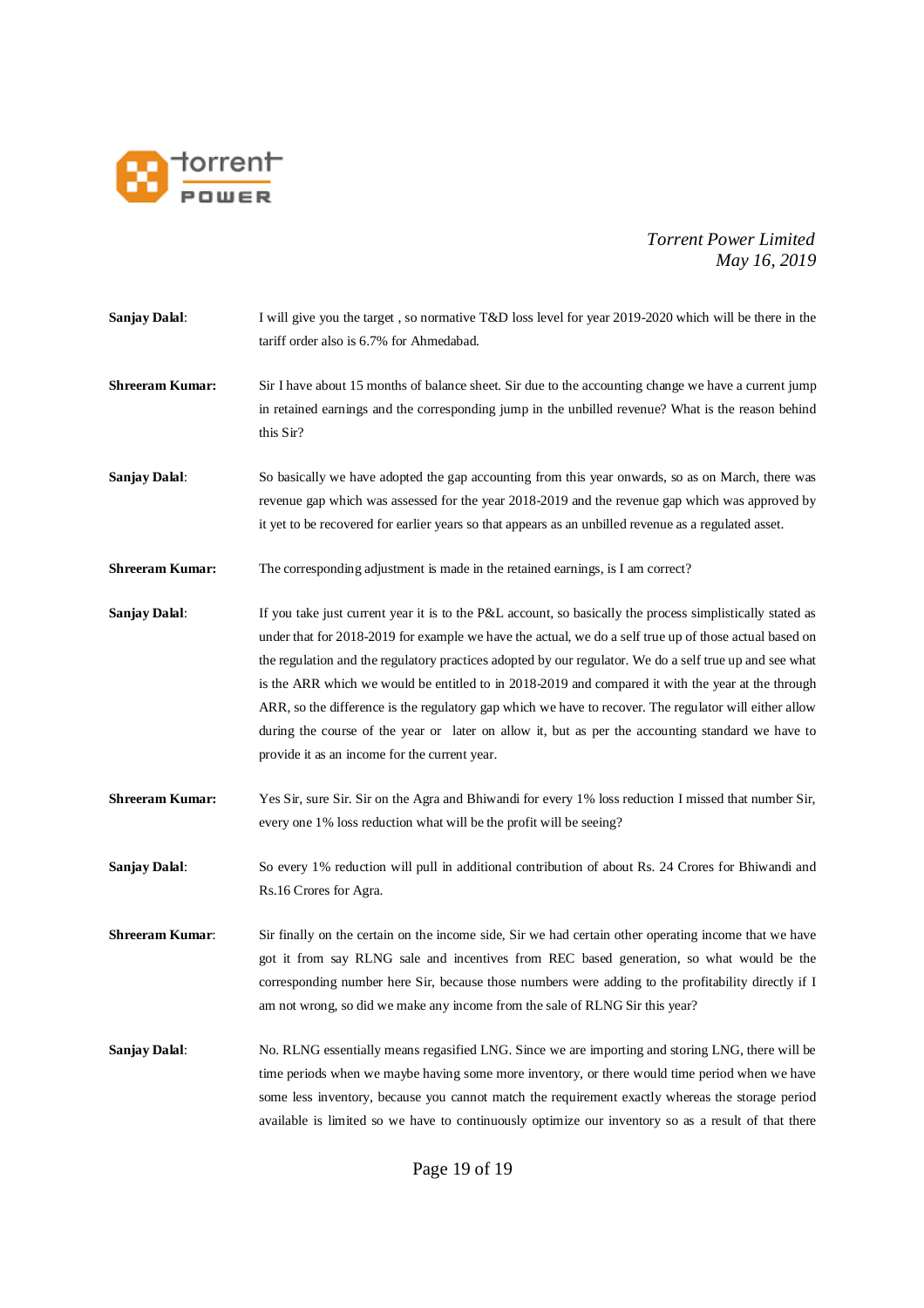

|                        | could be some sale or some purchase of gas which may happen over the year which we have tied up,         |
|------------------------|----------------------------------------------------------------------------------------------------------|
|                        | so last year that generated a profit of I think Rs.19 Crores and this year actually there is a loss from |
|                        | sale of LNG because this year was a year where there were continuous drop in prices and there are        |
|                        | points in time where we were thought of holding more inventory than what the terminal was willing        |
|                        | to permit when we have to dispose it off, so that disposal happened at a loss, I do not have that        |
|                        |                                                                                                          |
|                        | number off hand available with me. This is not the significant number in terms of an ongoing             |
|                        | operation. It is more an optimization exercise on inventory, so we are otherwise not in LNG              |
|                        | tradingbusiness.                                                                                         |
| <b>Shreeram Kumar:</b> | The income from the generation based incentive on the sale of REC Sir, so what would be that this        |
|                        |                                                                                                          |
|                        | year compared to last year because there is a jump in last year which was adding to the profit directly? |
| Sanjay Dalal:          | This year I think only for the six months we got generation based incentive after which we hit the       |
|                        | ceiling so there is no generation-based incentive.                                                       |
|                        |                                                                                                          |
| <b>Shreeram Kumar:</b> | What will be that number Sir around Rs. 30 Crores?                                                       |
|                        |                                                                                                          |
| Sanjay Dalal:          | Rs.32 Crores.                                                                                            |
|                        |                                                                                                          |
| <b>Shreeram Kumar:</b> | Sir finally on the other income Sir. Last year we had around 70 Crores from the miscellaneous income     |
|                        | so what is the nature of this income and what would be the number this year Sir, because it is adding    |
|                        | to the ROE we generate?                                                                                  |
|                        |                                                                                                          |
| Sanjay Dalal:          | Last year you are talking.                                                                               |
| <b>Shreeram Kumar:</b> | Yes Sir, we had a Rs.70 Crores miscellaneous income and other income and this year if you could          |
|                        | give that and what is contributing to that income and what is the number for this year?                  |
|                        |                                                                                                          |
| <b>Sanjay Dalal:</b>   | So you are taking for year as a whole right?                                                             |
|                        |                                                                                                          |
| <b>Shreeram Kumar:</b> | Yes Sir year as a whole?                                                                                 |
|                        |                                                                                                          |
| Sanjay Dalal:          | Year as a whole last year we had I think two major items which were one time gains, so one was           |
|                        | relating to a warranty settlement in respect of our DGEN plant, so that is one time effect around I      |
|                        | think Rs.43 Crores to Rs.44 Crores and another was sale of land which we did last year which brought     |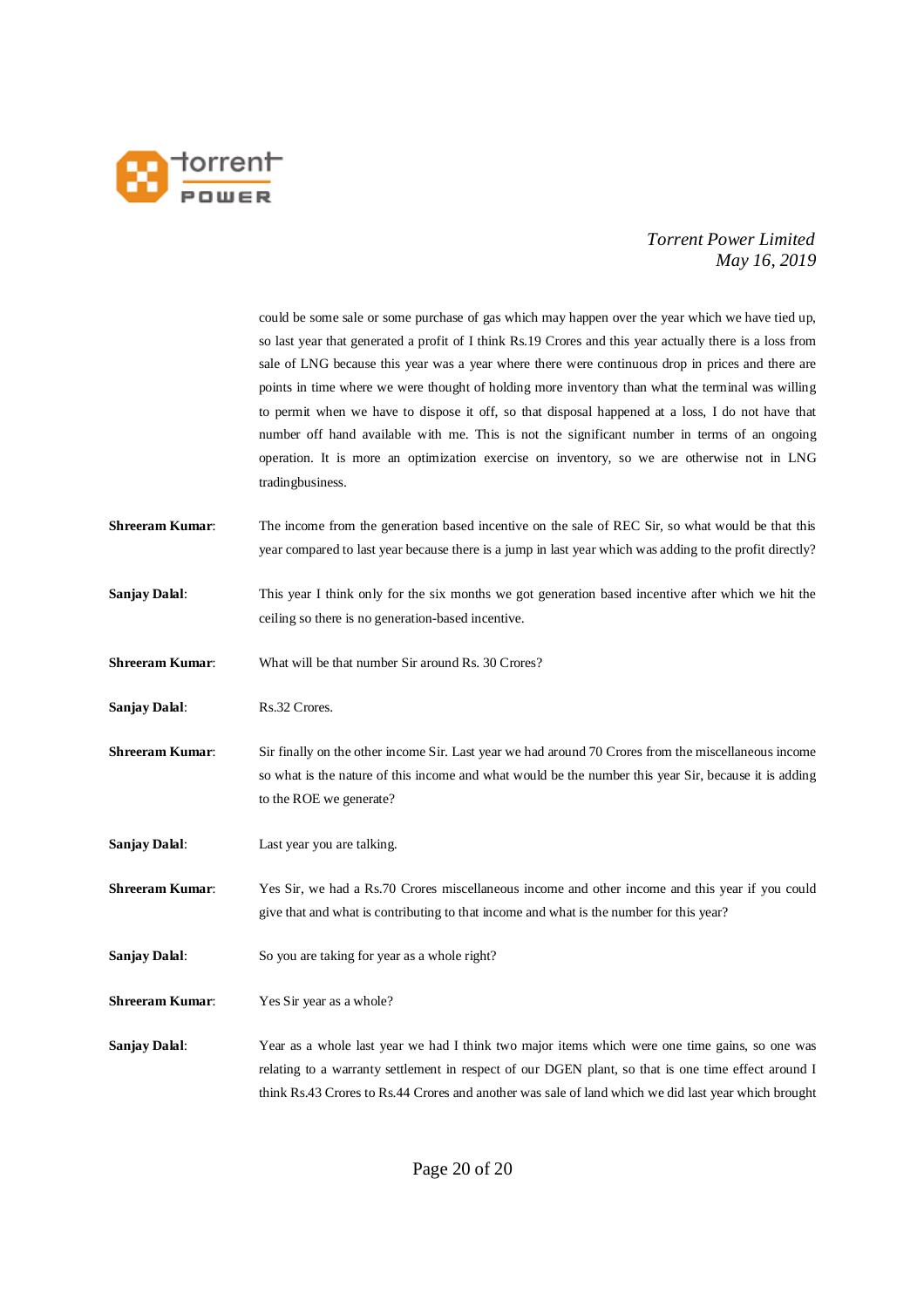

in another Rs.44 Crores of profit, so I think around Rs.84 Crores to Rs.85 Crores was the one time effect as compared to this year.

- **Shreeram Kumar:** Sure Sir.
- **Moderator:** Thank you. The next question is from the line of Mohit Kumar from IDFC Securities. Please go ahead.
- **Mohit Kumar:** Do you think any regulatory gapremaining for the past tariff period which has not been recognized in the revenue till their as second has all the carrying cost being allowed was regulator and all the disputes related to carrying cost is a history now?
- **Sanjay Dalal:** One is you asked about whether there is any regulatory gap, which you have not accounted. So our accounting policy allows us to recognize only that regulatory gap, which is not in dispute with the regulator, so whatever is accounted, is undisputed amount and this is determined based on the prevailing regulations as well as the regulatory practices adopted by the regulator. If there are disputes with respect to an item of regulatory gap, we do not account for it, so as of March 2019, the disputed regulatory gap not accounted for is about Rs.665 Crores and the second question whether carrying cost is allowed. So the regulator allows carrying cost on the regulator GAAP in the normal port so that also as a part of two of its determined and added to the next year ARR. Now however the past disputed the regulatory GAAP, which I just mentioned about Rs. 665 Crores largely consist of past disputes relating to carrying cost. This dispute related to three, four year back and they are pending at APTEL and we are hopeful of getting a favorable order during the course of this year. Should we get a favorable order from APTEL, this would result in recognition of these items and there could be lumpy credit then in the P&L.

**Mohit Kumar:** Sir can we say that there is regulatory gap for FY2019 and in FY2020 will be immaterial given the tariff?

**Sanjay Dalal:** 2019 we have already accounted, so it is there if you see the financial statements you will know the number also. I think in the notes it is disclosed. For the 2019-2020, we have just received the tariff order the regulator has assessed the regulatory surplus. Against this regulatory surplus he has allowed the recovery of the past true up gap for 2017-2018 and the carrying cost and even after doing that there is an un-dealt with regulatory surplus of about Rs. 115 Crores, so it is just a signal basically that we do not expect any major regulatory gap arising in the 2019-2020.